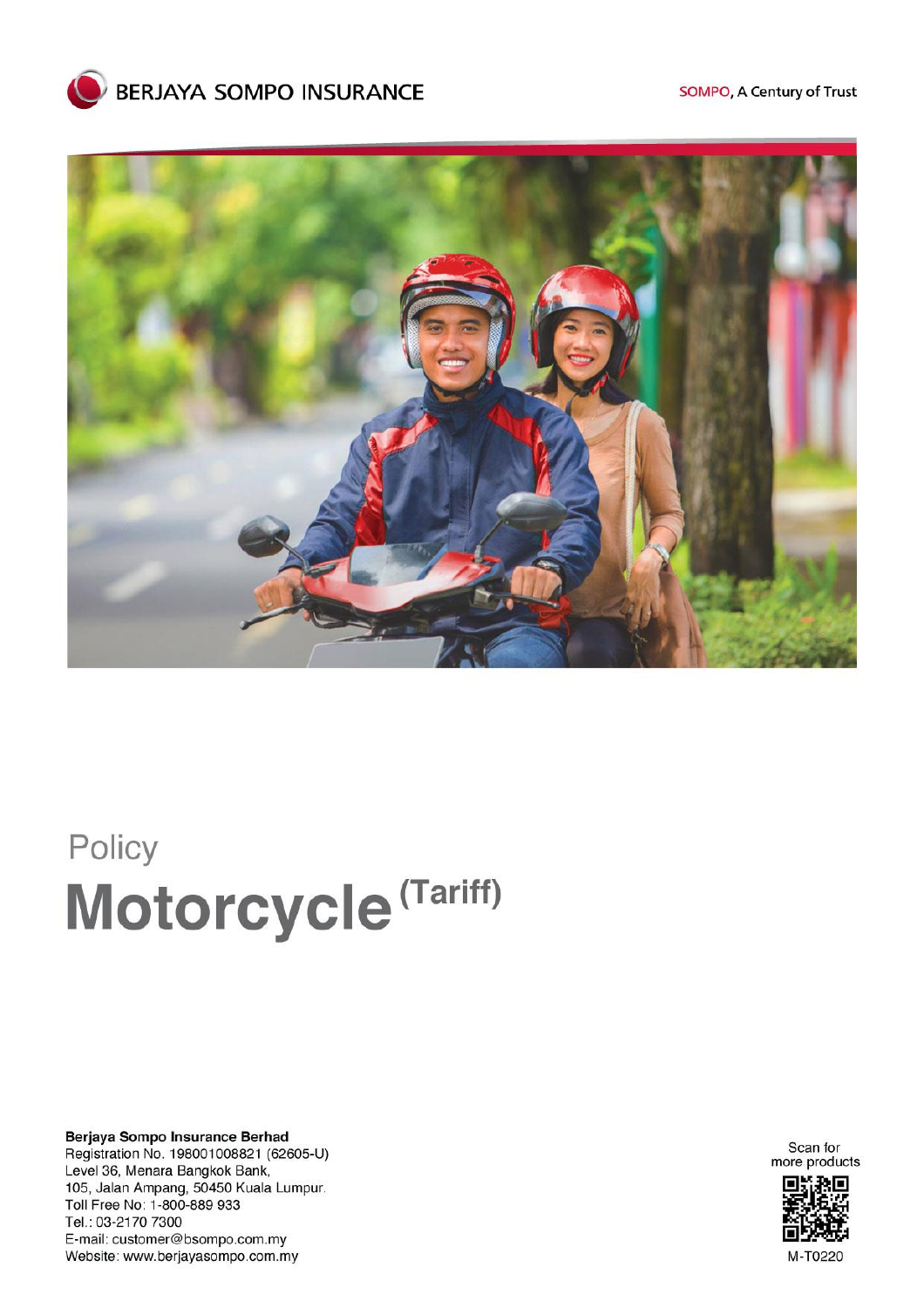# **Table of Contents**

| SECTION G: ENDORSEMENTS (Applicable only if the Endorsement number is printed in the |  |
|--------------------------------------------------------------------------------------|--|
|                                                                                      |  |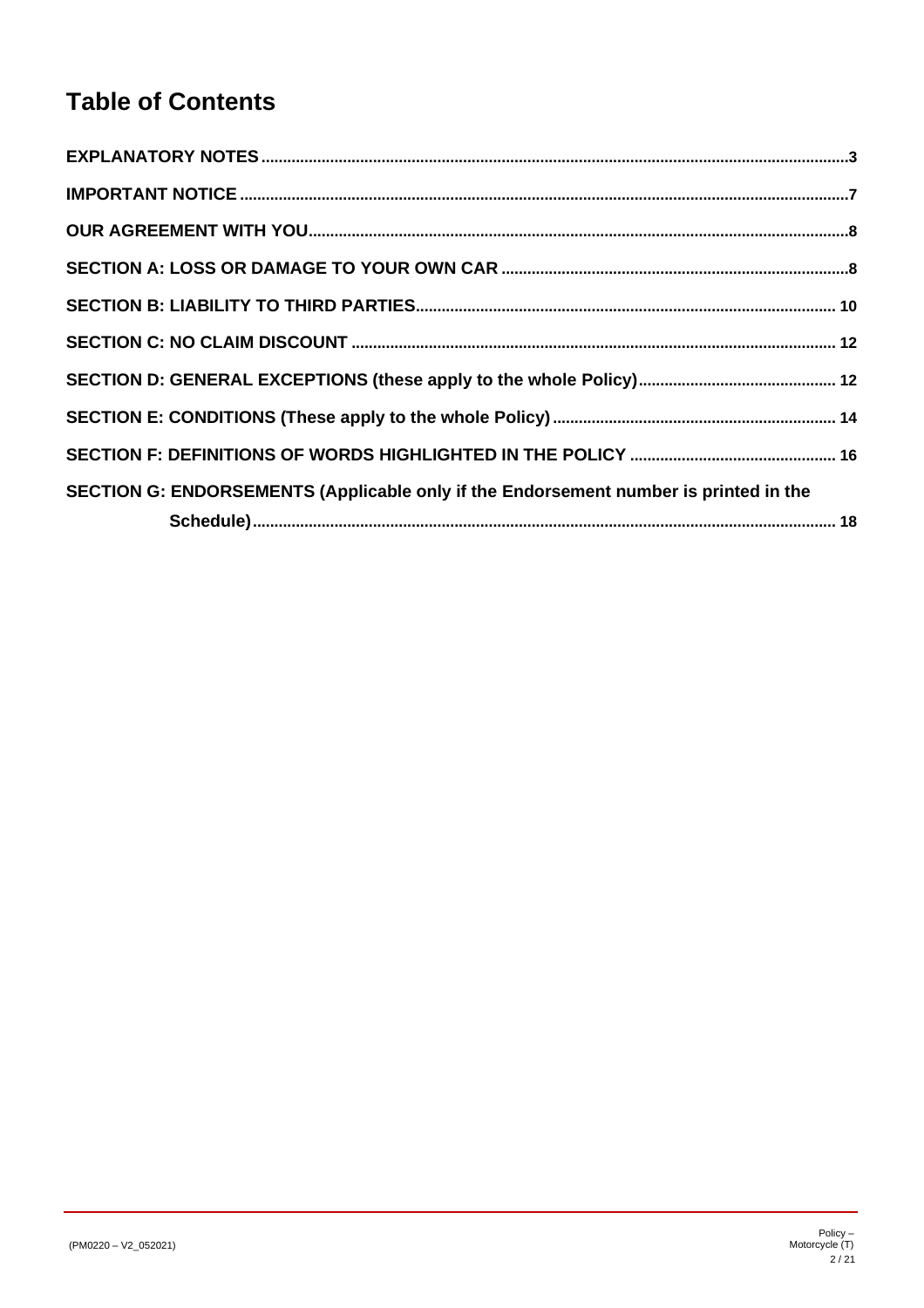## <span id="page-2-0"></span>**How to read this document**

Please note that **Your Motorcycle Policy** only starts from page [8](#page-7-0) onwards. To help **You** read and understand **Your Policy** better **We** provide some explanatory notes together with comments and examples (written in italic). These are not meant to be part of **Your Policy** and should not be used to interpret **Your** insurance contract in the event of any dispute.

# **Words in bold**

**You** will notice that some words in the **Policy** are printed in bold letters. This is because they have been given specific meaning in **Your Motorcycle Policy**. Please refer to Section F on page[s 16](#page-15-0) to [18](#page-17-1) for the meaning of these words.

## **What makes up Your insurance contract?**

**Your** insurance contract with **Us** is made up of the following:

- insurance **Policy** in pages [8](#page-7-0) to [21](#page-20-0) (excluding the italic texts);
- the information **You** provided **Us** when **You** applied for this insurance;
- the **Schedule**;
- the Endorsements attached to the **Policy**; and
- the **Certificate of Insurance** (CI).

All these must be read together as they form **Your** insurance contract.

#### **Duty of Disclosure**

# **A. Consumer Insurance Contract**

Where **You** have applied for this insurance wholly for purposes unrelated to **Your** trade, business or profession, **You** had a duty to take reasonable care not to make a misrepresentation in answering the questions in the Proposal Form (or when **You** applied for this insurance) i.e. **You** should have answered the questions fully and accurately. Failure to have taken reasonable care in answering the questions may result in avoidance of **Your** contract of insurance, refusal or reduction of **Your** claim(s), change of terms or termination of **Your** contract of insurance in accordance with Schedule 9 of the Financial Services Act 2013. **You** were also required to disclose any other matter that **You** knew to be relevant to **Our** decision in accepting the risks and determining the rates and terms to be applied.

**You** also have a duty to tell **Us** immediately if at any time after **Your** contract of insurance has been entered into, varied or renewed with **Us**, any of the information given in the Proposal Form (or when **You** applied for this insurance) is inaccurate or has changed.

#### **B. Non-Consumer Insurance Contract**

Where **You** have applied for this insurance for purposes related to **Your** trade, business or profession, **You** had a duty to disclose any matter that **You** know to be relevant to **Our** decision in accepting the risks and determining the rates and terms to be applied, and any matter a reasonable person in the circumstances could be expected to know to be relevant, otherwise it may result in avoidance of **Your** contract of insurance, refusal or reduction of **Your** claim(s), change of term(s) or termination of **Your** contract of insurance.

**You** also have a duty to tell **Us** immediately if at any time after **Your** contract of insurance has been entered into, varied or renewed with **Us**, any of the information given in the Proposal Form (or when **You** applied for this insurance) is inaccurate or has changed.

If **You** misrepresented any facts to **Us** before the **Policy** is entered into, examples of the actions that may be taken by **Us** against **You** include the following:

- declare **Your Policy** void from inception (which means treating it as invalid), and **We** may not return any premium;
- cancel this **Policy** and return any premium less **Our** cancellation charge or recover any unpaid premium;
- recover any shortfall in premium;
- not pay any claim that has been or will be made under the **Policy**; or
- be entitled to recover from **You** the total amount of any claim already paid under the **Policy** or any claim **We** have to pay because of any relevant **Road** traffic legislation, plus any recovery cost.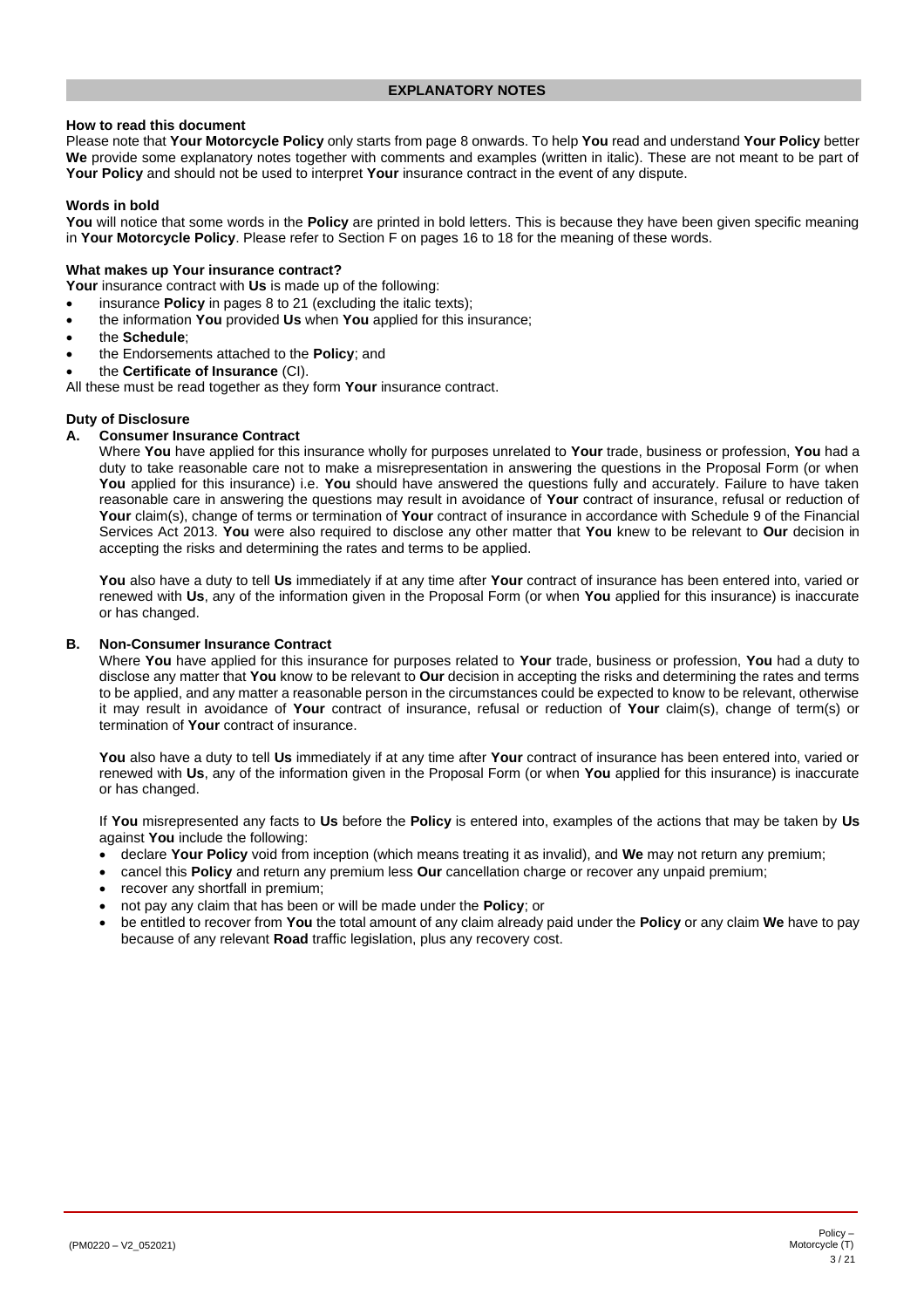# <span id="page-3-0"></span>**What is covered?**

**Your** insurance does not cover **You** against everything that can happen to **Your Car**. Check out the **Schedule** that **We** issued to **You** to know the type of cover **You** bought. The main types of cover are:

| Page              | <b>Basic Cover</b>                                                                                                                  | <b>Comprehensive</b> | Third Party,<br><b>Fire and Theft</b> | <b>Third Party</b><br>Only |
|-------------------|-------------------------------------------------------------------------------------------------------------------------------------|----------------------|---------------------------------------|----------------------------|
| 8                 | Section A: Loss or Damage to Your Own Motorcycle                                                                                    |                      |                                       |                            |
| 8                 | 1. (a) Events We Cover                                                                                                              |                      |                                       |                            |
|                   | accidental collision or overturning<br>(i)                                                                                          | ✓                    | X                                     | X                          |
|                   | (ii)<br>collision or overturning caused by mechanical<br>breakdown                                                                  | ✓                    | X                                     | X                          |
|                   | collision or overturning caused by wear and tear<br>(iii)                                                                           | ✓                    | X                                     | X                          |
|                   | impact damage caused by falling objects subject<br>(iv)<br>to certain exclusions                                                    | ✓                    | X                                     | X                          |
|                   | fire, explosion or lightning<br>(v)                                                                                                 | ✓                    | $\checkmark$                          | X                          |
|                   | burglary, housebreaking or theft<br>(vi)                                                                                            | ✓                    | $\checkmark$                          | $\mathsf{x}$               |
|                   | (vii) malicious act                                                                                                                 | ✓                    | X                                     | X                          |
|                   | (viii) while in transit (limited cover)                                                                                             | ✓                    | X                                     | X                          |
|                   | (b) Events We Do Not Cover                                                                                                          | ✓                    | $\checkmark$                          | X                          |
| 9                 | 2.<br>Basis of Settlement (how We will settle Your claim)                                                                           | ✓                    | $\checkmark$                          | X                          |
| 10                | 3.<br>Towing Costs (to a Repairer or safe place)                                                                                    | ✓                    | ✓                                     | X                          |
| 10                | <b>Section B: Liability to Third Parties</b>                                                                                        |                      |                                       |                            |
| 10                | (a) What is Covered (by this section)<br>1.                                                                                         | ✓                    | $\checkmark$                          | ✓                          |
| 10                | (b) What is Not Covered (by this section)                                                                                           | ✓                    | ✓                                     | ✓                          |
| 11                | 2. Limits of Our Liability (the maximum that We pay)                                                                                | ✓                    | ✓                                     | ✓                          |
| 11                | 3. Cover for Legal Personal Representatives (if You are dead)                                                                       | ✓                    | ✓                                     | ✓                          |
| 11                | 4. Maximum Legal Costs (if approved)                                                                                                | $\checkmark$         | $\checkmark$                          | ✓                          |
| 11                | 5. Rights of Recovery                                                                                                               | $\checkmark$         | ✓                                     | ✓                          |
| $12 \overline{ }$ | <b>Section C: No Claim Discount</b>                                                                                                 | ✓                    | ✓                                     | ✓                          |
| 12                | Section D: General Exceptions (what is not covered by<br>the Policy)                                                                | ✓                    | ✓                                     | ✓                          |
| 14                | Section E: Conditions (terms that You must comply with)                                                                             | ✓                    | ✓                                     | ✓                          |
| 16                | Section F: Definitions (explains the words in bold)                                                                                 | ✓                    | ✓                                     | $\checkmark$               |
| 18                | Section G: Endorsements (additional terms that We may<br>impose on You or additional covers if You have paid<br>additional premium) | Optional             | Optional                              | Optional                   |

Key:  $\checkmark$  = Applicable  $X$  = Not applicable

#### **What this Policy does not cover?**

These are referred to as 'Exceptions' in **Your Policy** and there are three sections where **You** can find them:

• Section A1b – see 'Events **We** Do Not Cover' (page[s 8](#page-7-3) to [9\)](#page-8-1): applicable to Comprehensive **Policy** only.

- Section B1b see 'What is Not Covered' (pages [10\)](#page-9-3): applicable to Comprehensive, Third Party, Fire & Theft and Third Party Only policies.
- Section D see 'General Exceptions' (pages [12](#page-11-1) t[o 13\)](#page-12-0): applicable to Comprehensive, Third Party, Fire & Theft and Third Party Only policies.

There are generally three reasons why **We** put these exceptions in **Your** basic **Motorcycle Policy**:

- 1. Cover is not provided for the exceptions. **We** have to charge additional premium if **You** want to cover any of these exceptions. Some examples of the exceptions which are not covered by **Your** basic **Motorcycle Policy** but which can be covered if **You** pay additional premium are:
	- flood, storm {see Section A1b 'Events **We** Do Not Cover' (page [8\)](#page-7-3)};
	- strike, riot, civil commotion {see Section D 'General Exception 8b' (pag[e 13\)](#page-12-1)}; and
	- use outside Malaysia, Singapore or Brunei {see Section D 'General Exception 6' (page [13\)](#page-12-2)}.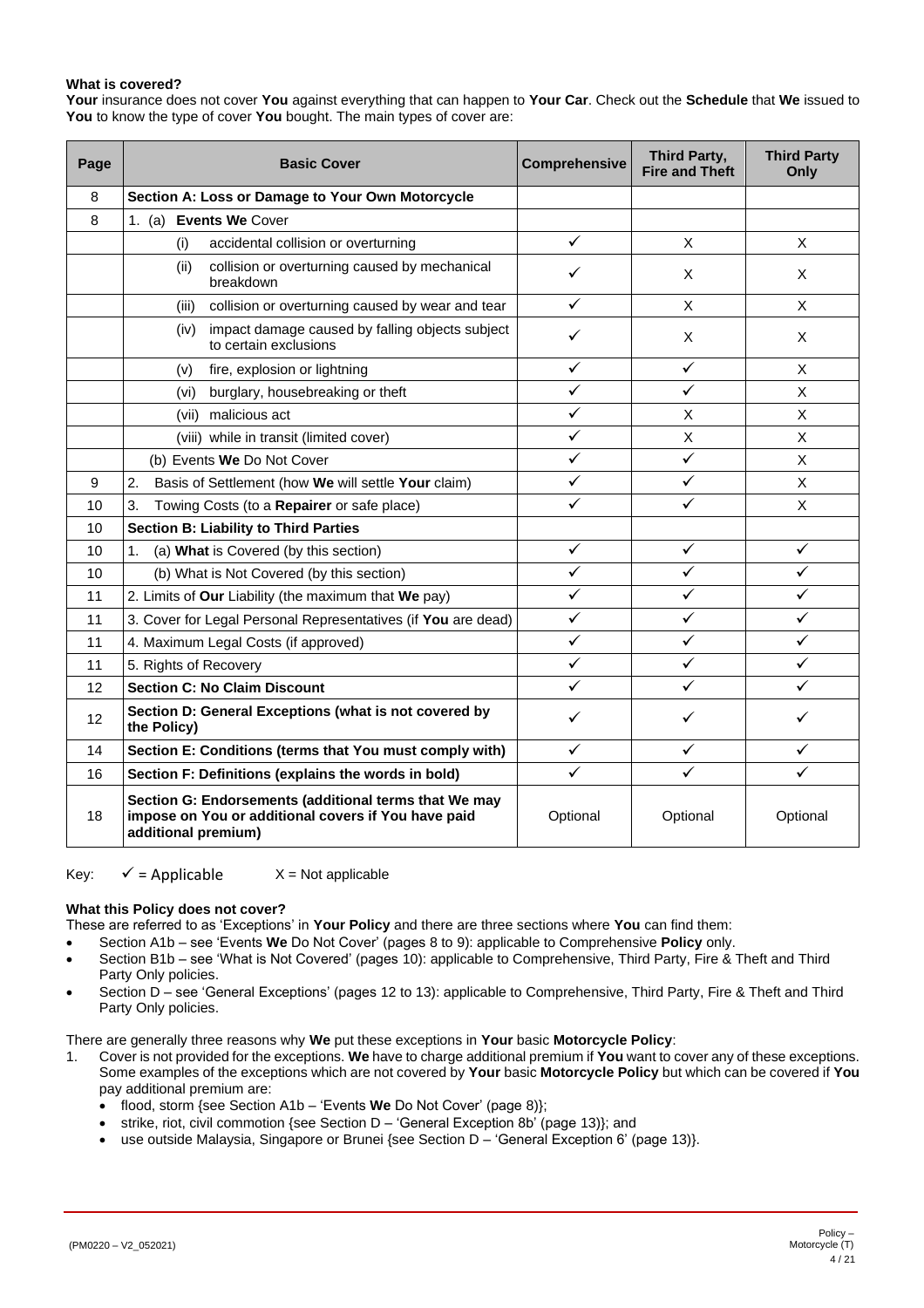- 2. There are other risks which are not covered by the basic **Motorcycle Policy** or by any of its extensions. **We** would have to issue a different **Policy** if **You** want these types of cover. For example, carriage of goods are not covered by **Your** Private **Motorcycle Policy** but can be covered under a Commercial **Motorcycle Policy**.
- 3. **We** cannot and do not cover certain risks at all. Some examples of these can be seen in Section D 'General Exceptions' (pages [12](#page-11-1) t[o 13\)](#page-12-0) such as:
	- war, nuclear fission or fusion;
	- risks that are against public **Policy** or against the law; and
	- drunk riding.

#### **Your Motorcycle Policy type is categorised by its permitted use – Make sure that You have bought the correct Policy type for Your Motorcycle or You may have no cover.**

Each type of **Motorcycle Policy** covers a specific usage of the vehicle. If **You** have bought the wrong **Motorcycle Policy** type, **You** may find that **You** actually have no insurance cover at all. The type of **Motorcycle Policy** is stated in the **Certificate of Insurance** under the heading '**Limitations as to Use**'. Users for whom **You** have bought cover are named under the heading 'Persons or Classes of Persons Entitled to Drive'.

The following are standard types of **Motorcycle** Policies:

- (i) Private Use
- (ii) Commercial Use
- (iii) **Motorcycle** Trade
- (iv) **Motorcycle** Used for Hire

A **Motorcycle Policy** for Private Use covers **You** if **Your Motorcycle** is used for "social, domestic and pleasure purposes and for the policyholder's business". The following are some examples of these personal situations for which **Your** insurance **Policy** will provide **You** cover:

- to visit relatives and friends, go shopping etc;
- giving lifts where no fee will be charged or paid; and
- limited work or business related transport such as getting to and from work and for attending business meetings.

A **Motorcycle Policy** for Commercial Use must be bought if the **Motorcycle** is meant or intended to ferry any goods in connection with any trade or business.

# A **Motorcycle Policy** for Trade Plate Use is intended for:

- **Motorcycle** retail trade (showroom display and / or for test-ride, etc.); and
- repair trade (towing / repair / test-ride, etc.).

A **Motorcycle** Used for Hire is intended for motorcycles which are in the business of being rented or hired out for use (see Very Important Note below).

**VERY IMPORTANT NOTE:** Unless **Your Policy** is specifically extended for this purpose, **You** will have no insurance cover if **You** use **Your Motorcycle** in the following manner:

- to practise for or to take part in any race, rally, pacemaking, reliability trial or speed test;
- use on any racetrack; and
- for rental, hire and reward.

#### **Who can ride Your Motorcycle?**

- This depends on whether **You** have purchased the 'Single Rider' or the 'All-Riders' cover. The 'Single Rider' only covers one rider who is named in the **Policy**. The person named is usually the owner of the **Motorcycle**. The problem with the 'Single Rider' cover is that the **Policy** will not cover if an accident happens while the **Motorcycle** is being used by someone other than the insured named rider. As such, most customers prefer the 'All-Riders' cover as lending motorcycles to friends and relatives is quite commonly practised in Malaysia.
	- With the 'All-Riders' cover practically anyone can ride **Your Motorcycle** as long as the rider:
		- has a valid licence of the relevant class to ride and is not disqualified to ride by law or for some other reason {(see exclusion on Unlicensed Riders in Section D – 'General Exception 1' (pag[e 12\)](#page-11-1)};
		- has **Your** permission to ride (see definition of **Authorised Rider** in page [16\)](#page-15-1); and
		- complies with all the terms and conditions of this **Policy**.
- Note that for either cover, if **You** or **Your Authorised Rider** is not qualified to ride or breach any of the terms and conditions, **Your** claim may be rejected. If **We** are compelled by law to pay, **We** can recover any sum(s) paid and any expenses incurred from **You** or **Your Authorised Rider**.

#### **In which territory is Your Motorcycle covered?**

This insurance **You** have purchased only covers **You** in Malaysia, Singapore and Brunei in accordance to the laws of Malaysia. Additionally, note that if **You** intend to ride **Your Motorcycle** into Singapore, **You** are required by Singapore's law to have cover against Legal Liability to **Pillion** (LLP). Since LLP is not covered by the basic **Motorcycle Policy**, **You** will need to purchase **Endorsement** 108 (see pag[e 20\)](#page-19-0), which provides a limited cover for **Your** liability for death or bodily injury of **Pillion**.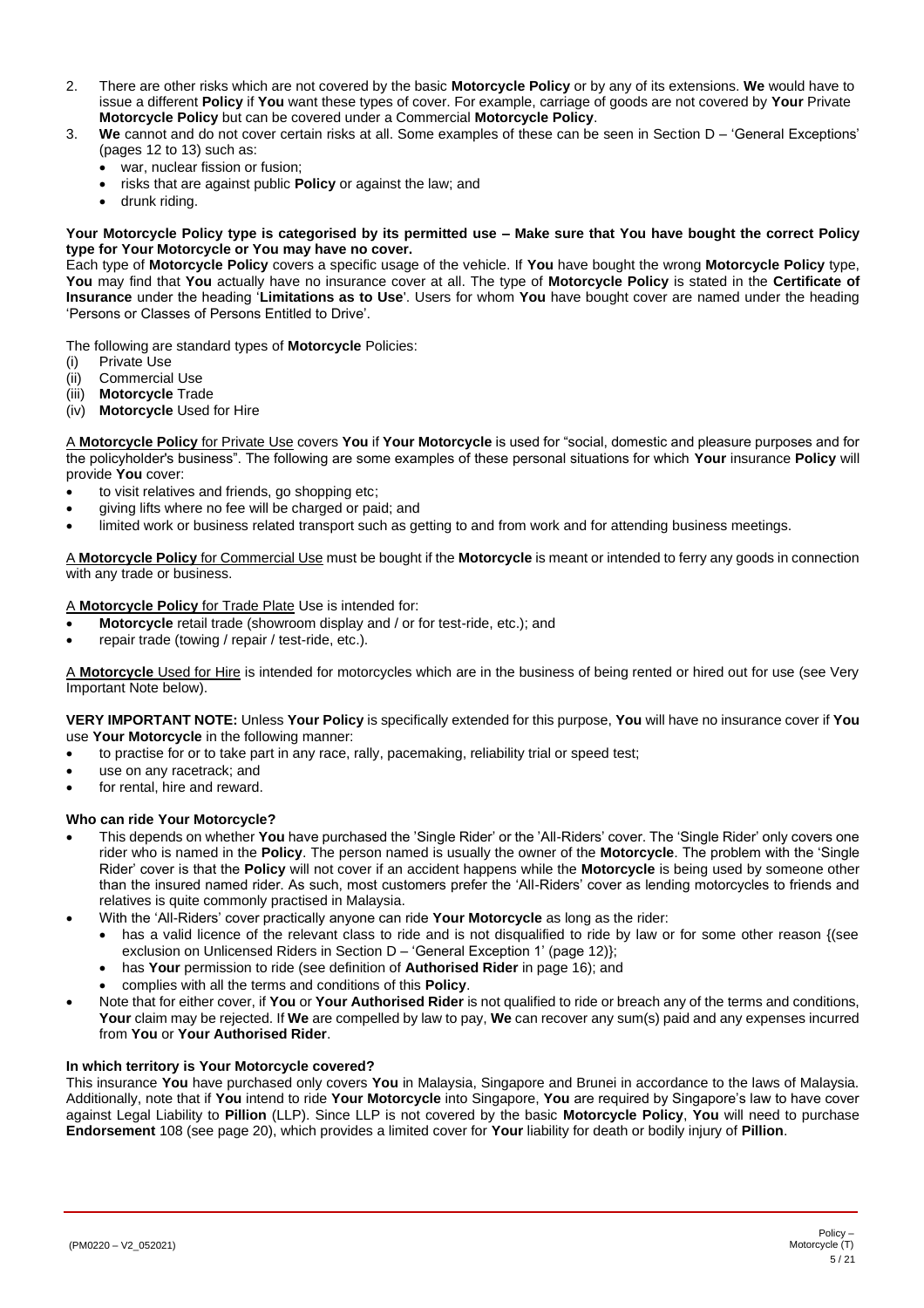# **When is Your cover effective?**

This insurance is effective from the time of purchase of cover or at the agreed time of commencement, until the expiry date. The **Period of Insurance** will be printed in the **Policy Schedule** and related documents. If there is any change to these dates, it will be officially shown in an **Endorsement** issued by **Us**.

# **How much should You insure Your Motorcycle for under a Comprehensive or Third Party, Fire and Theft Policy?**

To be safe, **You** should insure **Your Motorcycle** at its current **Market Value** (see definition in pag[e 17\)](#page-16-0). In simple terms, this is the current cost to replace **Your Motorcycle** with another **Motorcycle** of the same make, model, age and general condition. The amount that **You** choose to insure is called the **Sum Insured**. Please note that **You** could be penalised if **Your Motorcycle** is under-insured (see Section A2e 'Under-Insurance' in page [10\)](#page-9-4).

For example, if the **Market Value** of **Your Motorcycle** is RM10,000 but **You** only insured it for RM8,000 then **You** could be penalised for under-insurance. Assuming the loss is assessed at RM3,000, instead of **We** paying the full amount, **You** could be made to bear a portion of the loss in proportion to the under-insurance as follows:

**Sum Insured**<br>Market Value × Loss = <mark>RM10,000</mark> × RM3,000 = RM2,400

Therefore **We** will pay RM2,400 while the balance of RM600 will be borne by **You**.

**You** would be penalised as shown above if the **Market Value** of **Your Motorcycle** exceeds the **Sum Insured** by 10%. On the other hand, it would be a waste of money to over-insure as **Your** insurer would not pay more than the **Market Value**. One way to protect **Yourself** from being under-insured or over-insured is to opt for the **Sum Insured** determined by a **Market Valuation System** approved by Persatuan Insurans Am Malaysia (PIAM).

#### **What is No Claim Discount ("NCD")?**

This is a form of premium discount for not having made a claim during the preceding period of **Your** insurance (provided the **Period of Insurance** exceeds one year). The scale of NCD applied is specifically mentioned in the **Policy**.

The applicable NCD can be checked with **Us** or the Central NCD Database ("CND") at https://www.mycarinfo.com.my/ncdcheck/online before the purchase of **Your Motorcycle Policy**.

#### **What is an Excess?**

This is the first amount that **You** have to bear **Yourself** for each and every claim that **We** approve, even if the **Incident** is not **Your** fault. However, please note that the **Excess** does not apply to loss or damage caused by fire, explosion, lightning, burglary, housebreaking, theft, third party property damage or bodily injury claims. Please check **Your Policy Schedule** to find out the amount that **You** are liable to pay. This is referred to as Compulsory **Excess** (see pag[e 10\)](#page-9-5) in **Your Policy**.

As an example, if **We** assess the claim payable to be RM3,000 but **Your Policy** carries an **Excess** of RM200, **You** will have to bear the first RM200 **Yourself** and **We** will pay the balance of RM2,800.

#### **Do's and Don'ts– after You have had an accident or theft**

**Do:**

- Call Accident Assist Call Centre (AACC) 24 hours nationwide insurance **Road** accident Helpline number 1-300-22-1188 or 15-500 for immediate **Road** assistance or tow service in the event of a **Road** accident, or to make an enquiry on claims procedure;
- inform **Us** as soon as possible about any **Incident** which may give rise to a claim;
- report all accidents to the police within 24 hours as required by law;
- submit immediately to **Us** all letters, claims, writs and summons which **You** have received from third parties as a result of the **Incident**;
- remove **Your Motorcycle Your** insurer's approved panel **Repairer** for repairs; and
- fully fill up the relevant sections of **Your** claim form do not put "refer to police report"; and

#### **Don't:**

- negotiate, admit or repudiate any claim without **Our** consent (see Condition 2 in page [14\)](#page-13-1); and
- authorise repair without **Our** consent (see Condition 2f in page [14\)](#page-13-2).

Condition 2 of **Your Policy** (see page [14\)](#page-13-1) spells out the do's and the don'ts after an accident or theft in more detail.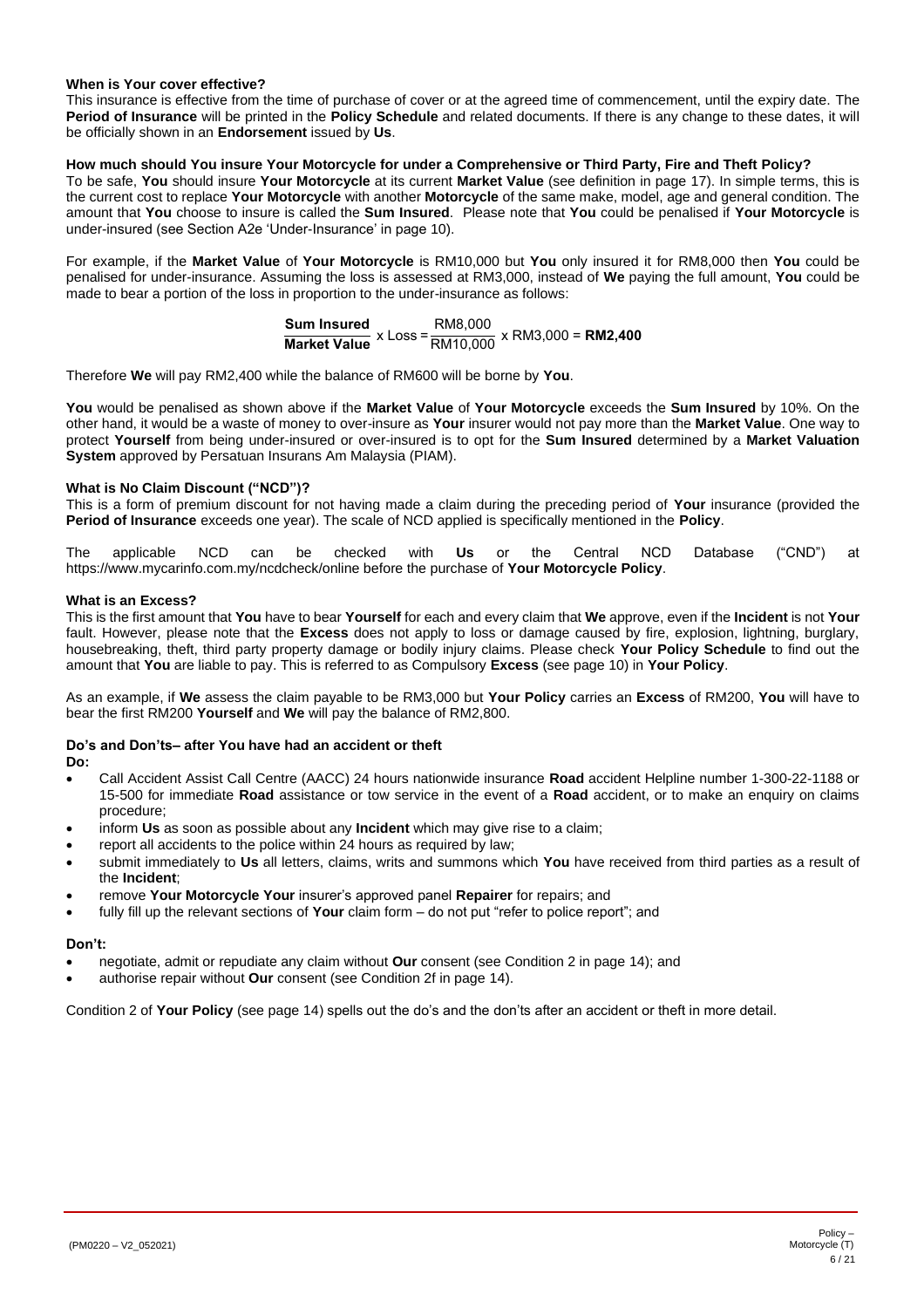# **IMPORTANT NOTICE**

<span id="page-6-0"></span>This is **Your Motorcycle Tariff Policy**. **You** should satisfy yourself that this **Policy** will best serve **Your** needs. **You** should read and understand the **Policy** terms, conditions and warranties and discuss with **Your** insurance advisor, agent, broker and/or with **Us** directly for more information and/or to clarify any doubts **You** may have, before **You** purchase this **Policy**.

**You** must fully observe and fulfill the terms, conditions and warranties of this **Policy** to enjoy the coverage provided. If **You** have any questions after reading these documents or if there are any change in **Your** circumstances that may affect the insurance provided, please notify **Us** immediately, otherwise **You** may not receive the benefits of this **Policy.**

This **Policy** is also available in Bahasa Malaysia**.** If **You** require a version in Bahasa Malaysia, please visit any of **Our** offices nationwide or download a copy from [www.berjayasompo.com.my.](http://www.berjayasompo.com.my/)

If **You** have any complaints relating to this **Policy**, please contact **COMPLAINTS UNIT – CUSTOMER SERVICE CENTRE** Berjaya Sompo Insurance Berhad Registration No. 198001008821 (62605-U) Level 36, Menara Bangkok Bank 105 Jalan Ampang 50450 Kuala Lumpur Tel : 03-2170 7300 Tol Free : 1-800-889-933 Fax : 03-2170 4800 Email : [customer@bsompo.com.my](mailto:customer@bsompo.com.my) If **You** are not happy with **Our** response, **You** may opt to contact either: **OMBUDSMAN FOR FINANCIAL SERVICES** Level 14, Main Block **LAMAN INFORMASI NASIHAT DAN KHIDMAT (LINK)** Bank Negara Malaysia

Menara Takaful Malaysia 4, Jalan Sultan Sulaiman 50000 Kuala Lumpur Ground Floor, Blok D Jalan Dato Onn 50480 Kuala Lumpur Tel. Fax E-mail Website : 03-2272 2811 : 03-2272 1577 [: enquiry@ofs.org.my](mailto:enquiry@ofs.org.my) : www.ofs.org.my Tol free General Line Fax Email eLINK SMS : 1-300-88-5465 : 603-2698-8044 / 2698 9044 / 9179 2888 : 03-2174 1515 [: bnmtelelink@bnm.gov.my](mailto:bnmtelelink@bnm.gov.my) : telelink.bnm.gov.my : 15888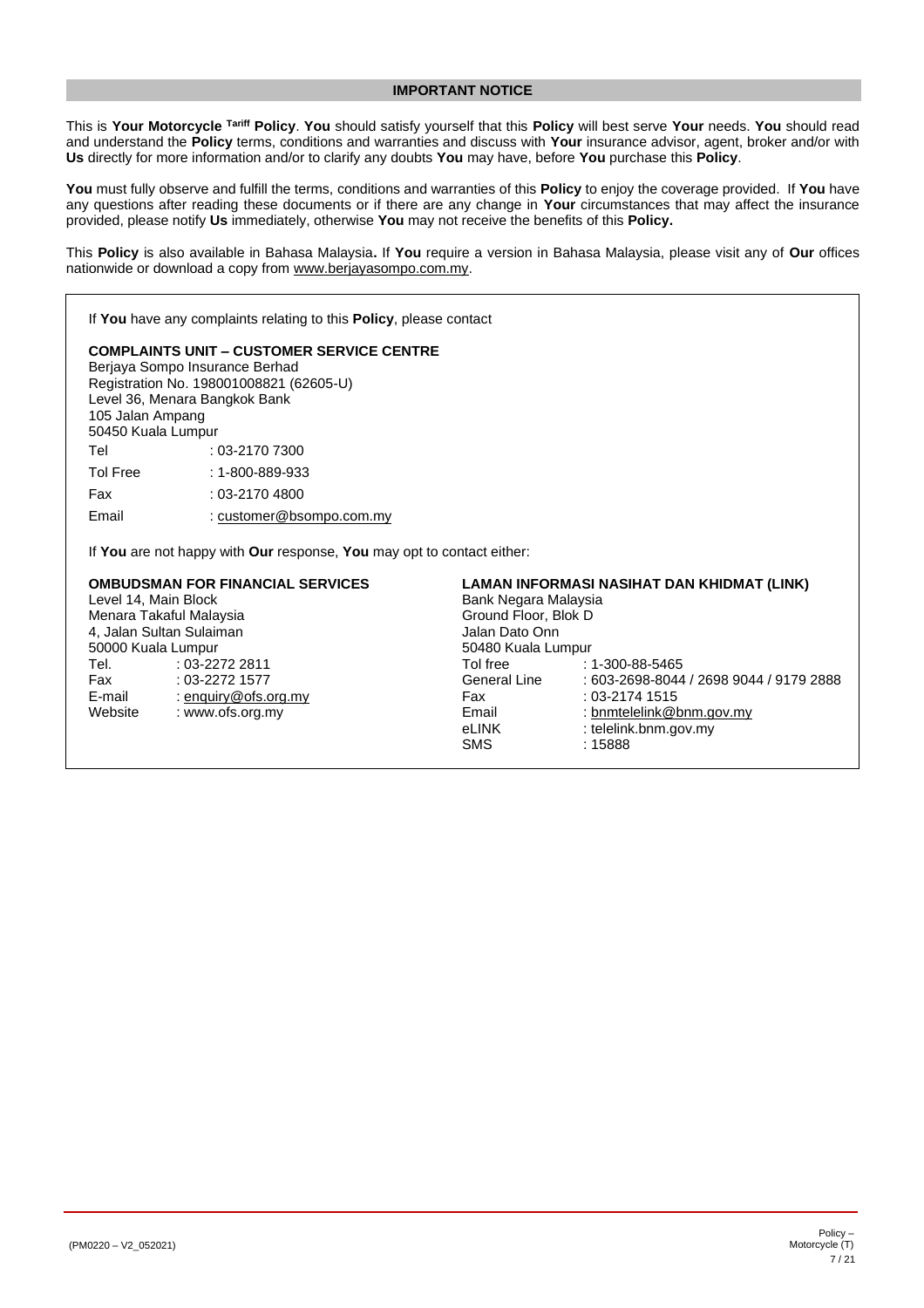#### **OUR AGREEMENT WITH YOU**

<span id="page-7-0"></span>A. Where **Your Motorcycle** is used for any purpose that is not related to **Your** trade, business or profession, the following applies:

# Consumer Insurance Contract

This **Policy** is issued in consideration of the payment of premium as specified in the **Policy Schedule** and pursuant to the answers given in **Your** Proposal Form (or when **You** applied for this insurance) and any other disclosures made by **You** between the time of submission of **Your** Proposal Form (or when **You** applied for this insurance) and the time this contract is entered into. The answers and any other disclosures given by **You** shall form part of this contract of insurance between **You** and **Us**. However, in the event of any pre-contractual misrepresentation made in relation to **Your** answers or in any disclosures given by **You**, only the remedies in Schedule 9 of the Financial Services Act 2013 will apply.

This **Policy** reflects the terms and conditions of the contract of insurance as agreed between **You** and **Us**.

B. Where **Your Motorcycle** is used for purposes related to **Your** trade, business or profession, the following applies:

Non-Consumer Insurance Contract

This **Policy** is issued in consideration of the payment of premium as specified in the **Policy Schedule** and pursuant to the answers given in **Your** Proposal Form (or when **You** applied for this insurance) and any other disclosures made by **You** between the time of submission of **Your** Proposal Form (or when **You** applied for this insurance) and the time this contract is entered into. The answers and any other disclosures given by **You** shall form part of this contract of insurance between **You** and **Us**. In the event of any pre-contractual misrepresentation made in relation to **Your** answers or in any disclosures made by **You**, it may result in avoidance of **Your** contract of insurance, refusal or reduction of **Your** claim(s), change of terms or termination of **Your** contract of insurance.

This **Policy** reflects the terms and conditions of the contract of insurance as agreed between **You** and **Us**.

# **SECTION A: LOSS OR DAMAGE TO YOUR OWN CAR**

<span id="page-7-1"></span>This section spells out what **We** cover under Section A and is only applicable if **You** have Comprehensive cover.

# <span id="page-7-2"></span>1. **(a) Events We Cover**

**We** will indemnify **You** if **Your Motorcycle** is lost or damaged during the **Period of Insurance** arising from the following Incidents:

- (i) accidental collision or overturning;
- (ii) collision or overturning caused by mechanical breakdown;
- (iii) collision or overturning caused by wear and tear;
- (iv) impact damage caused by falling objects provided no convulsions of nature is involved;
- (v) fire, explosion or lightning;
- (vi) burglary, housebreaking or theft;
- (vii) malicious act; or
- (viii) while in transit i.e. being carried from one place to another (including during loading and unloading) of **Your Motorcycle** by:
	- (a) **Road**;
	- (b) rail;
	- (c) inland waterway i.e. across a river or canal etc.; or
	- (d) across the sea by ferry or ship or any sea faring vessels etc. between the island of Penang and the mainland only.

For an additional premium, **Your Policy** can be extended to cover for ferry transit between Sabah and Labuan (**Endorsement** 109).

#### <span id="page-7-3"></span>**(b) Events We Do Not Cover**

The events **We** do not cover are the exceptions listed below. These exceptions are specific to Section A and are in addition to exceptions listed in Section D and the applicable Endorsements

**We** will not pay for the following losses:

#### **(i) Consequential Losses**

Any direct or indirect losses of any kind that may arise as a consequence of any **Incident** other than that provided for in Section A2.

# **(ii) Loss of Use**

Any expense or financial loss that **You** may incur because **You** cannot use **Your Motorcycle** e.g. cost of hiring replacement **Motorcycle**, travelling expenses etc.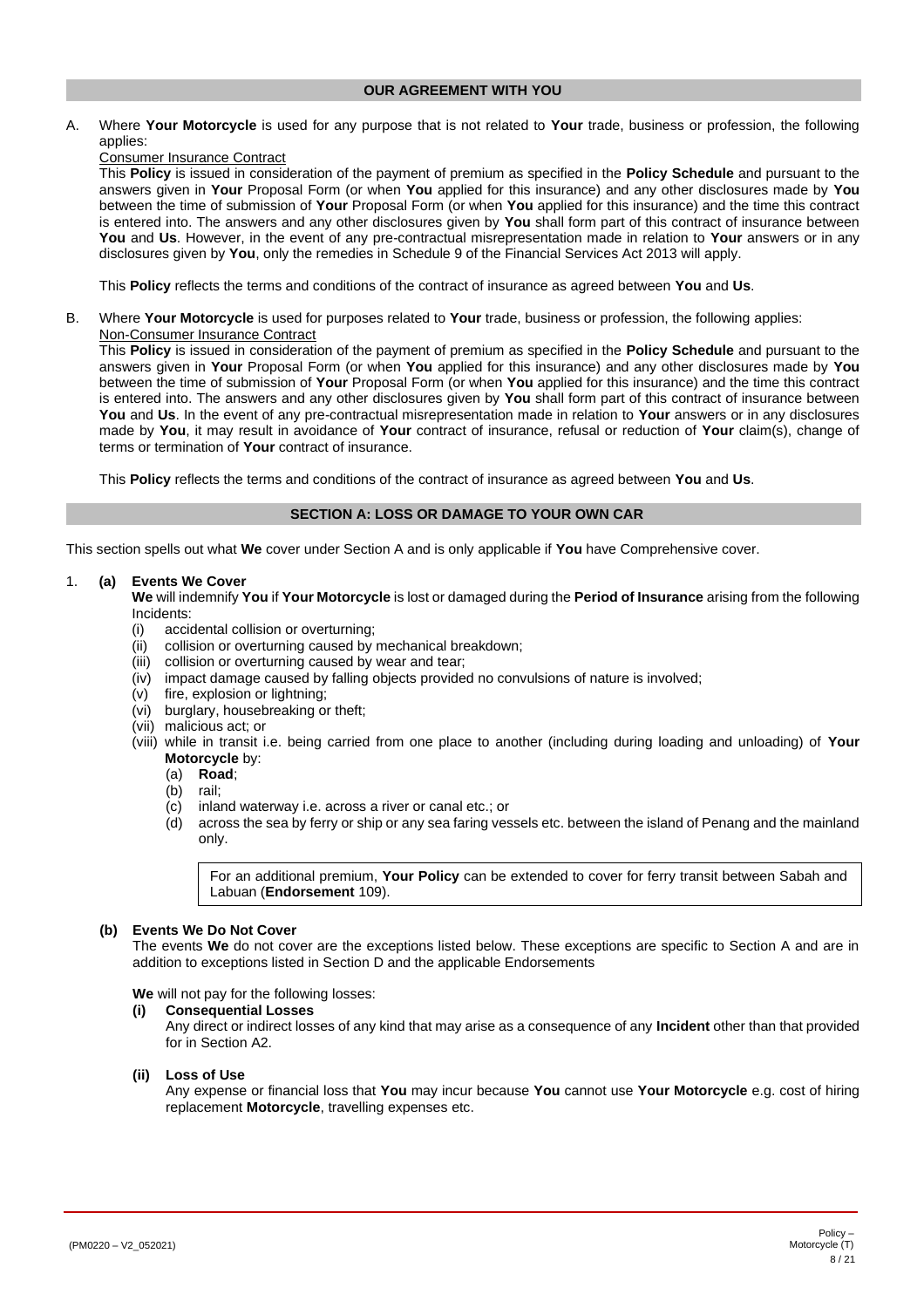#### **(iii) Depreciation**

The loss of value of **Your Motorcycle** due to the damage sustained or the time taken to repair the **Motorcycle**, and / or for any loss or damage that results over a prolonged period of time due to wear and tear, rust and corrosion.

#### **(iv) Theft of Accessories and Parts**

Loss or damage to **Accessories** (or any part thereof) and / or loss of or damage to any part(s) of **Your Motorcycle** caused by theft unless **Your Motorcycle** is stolen at the same time.

#### **(v) Breakdown or Malfunction of Parts**

Any mechanical, electrical or electronic breakdown, equipment or computer malfunction, or any other failure or breakdown to **Your Motorcycle**.

#### **(vi) Damage to Tyre(s)**

Any damage to the tyre(s) of **Your Motorcycle** unless other parts of **Your Motorcycle** are also damaged at the same time.

#### **(vii) Convulsions of Nature**

Any loss or damage to **Your Motorcycle** caused by flood, typhoon, hurricane, storm, tempest, volcanic eruption, earthquake, landslide, landslip, subsidence or sinking of the soil / earth or other convulsions of nature.

#### **(viii) Excess**

The amount of **Excess** stated in the **Schedule**. This is the first amount that **You** have to bear in respect of each and every claim under the **Policy**.

# **(ix) Loss of Electronic Data**

Loss of electronic data and any consequences arising from it, directly or indirectly caused by or in connection with a computer virus. This includes loss of use, reduced functionality, or any other associated loss or expense in connection with the electronic data

# **(x) Cheating or Criminal Breach of Trust**

Any loss or damage, including theft, caused by or attributed to the act of **Cheating** or **Criminal Breach of Trust** by any person.

#### <span id="page-8-1"></span><span id="page-8-0"></span>**2. Basis of Settlement**

This section explains how **We** will settle **Your** claim once **We** accept that it is payable under Section A. If **Your Motorcycle** is damaged as a result of any **Incident**, **We** have the option of doing the following:

#### **(a) If Your Motorcycle is Repairable**

If in **Our** opinion **Your Motorcycle** is economical to repair, **We** have the option to:

- arrange for **Your Motorcycle** to be repaired at **Our** approved **Repairer** and pay the cost of repairing **Your Motorcycle** to the condition which is as near as possible to the condition it was in before the loss happened;
- pay **You** in cash the amount **We** estimate it would cost to repair **Your Motorcycle**; or
- reinstate or replace **Your Motorcycle** with one of the same make, model, age and general condition.

#### **(b) If Your Motorcycle is not Repairable**

If in **Our** opinion, the damage to **Your Motorcycle** is so great that it would not be safe or economical to repair, **We** will declare **Your Motorcycle** "Beyond Economic Repair" ("BER") and **We** will pay **You** up to the maximum amount as stated in (d) below or offer **You** a settlement sum equivalent to the **Market Value**. **We** may also opt to replace **Your Motorcycle** with one of the same make, model, age and general condition. If **We** take any of these actions, this **Policy** shall be automatically terminated once **We** make payment.

In cases where the valuation of the franchise-holder vary from **Market Value** by more than 10%, **We** would also have the option to offer a settlement value which is equal to the cost of purchasing a replacement **Motorcycle** of the same make, model and age of the **Motorcycle** at the time of loss. It is **Our** option to offer **You** a replacement of the **Motorcycle**, should **You** not agree with the offer.

#### **(c) Replacement Parts**

If the spare parts or **Accessories** required to repair **Your Motorcycle** are not available in Malaysia, or if **We** choose to pay for the loss or damage in cash, **We** will settle **Your** claim on the following basis:

- the last known parts price list issued in Malaysia by the manufacturer or their agent. If the price list in Malaysia does not exist, **We** will use the price at the manufacturer's production plant and include reasonable cost of transportation to Malaysia (but not the cost of air freight); and
- the reasonable labour cost of fitting such spare parts or **Accessories** in Malaysia.

# **(d) The Maximum Amount We will Pay You**

If **Your Motorcycle** is BER or stolen and not recovered, the amount payable under the **Policy** will be the **Market Value** at the time of the loss or the **Sum Insured** as shown in the **Schedule**, whichever sum is the lesser. Upon **Our** payment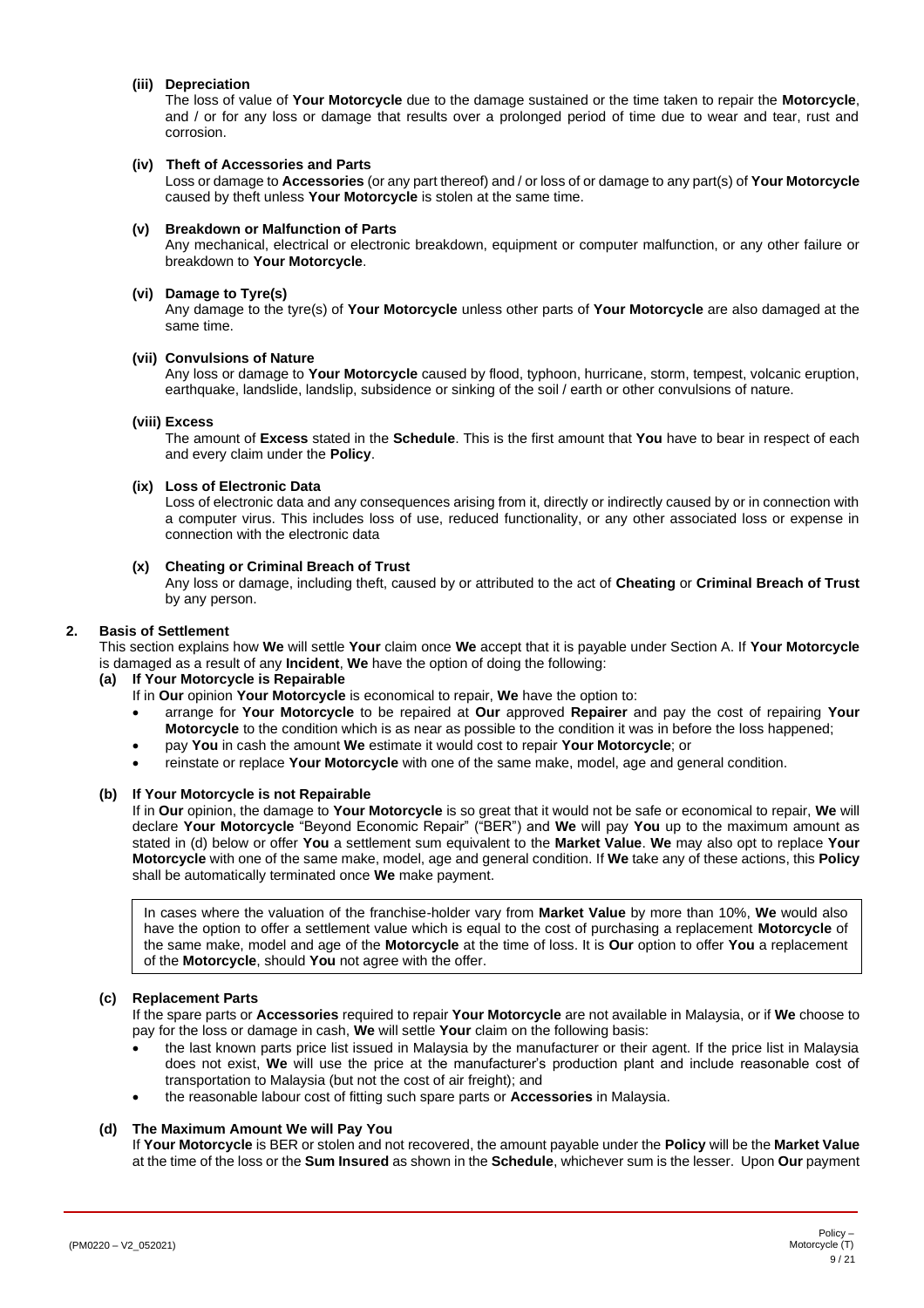of the said amount, this **Policy** shall be automatically terminated. The **Market Value** is to be determined according to clauses 14 and 15 of Section F.

# <span id="page-9-4"></span>**(e) Under-Insurance**

If the **Sum Insured** of **Your Car** is less than the **Market Value** at the time of the loss, **We** will only bear part of the loss in proportion to the difference between the **Market Value** and the **Sum Insured** as shown in the formula below:

**Sum Insured Market Value** x Assessed Loss

The balance has to be borne by **You**. However, this will only apply if the under-insured amount is more than 10% of the **Market Value**.

#### **(f) Betterment**

If new original parts are used to repair **Your Motorcycle** and as a result of which **Your Motorcycle** is in a better condition than it was before the damage, **You** would be required to contribute to its betterment, a proportion of the costs of such new original parts. **Your** contribution would be according to the following scale:

| Age of Your Motorcycle (Years) | <b>Rate of Betterment</b> |
|--------------------------------|---------------------------|
| less than 5                    |                           |
|                                | 15%                       |
| 6                              | 20%                       |
|                                | 25%                       |
|                                | 30%                       |
| 9                              | 35%                       |
| 10 and above                   | 40%                       |

To determine the rate of betterment to be applied, the age of **Your Motorcycle** will be calculated based on when it was originally registered in Malaysia:

| (a) | as a locally assembled Motorcycle                            | Date of Original Registration |  |
|-----|--------------------------------------------------------------|-------------------------------|--|
| (b) | as a new imported Completely Built Unit (CBU) Motorcycle     | Year of Manufacture           |  |
| (C) | as an imported second-hand / used / reconditioned Motorcycle | Year of Manufacture           |  |

# <span id="page-9-5"></span>**(g) Compulsory Excess (please see page 6 for explanation)**

**We** have the right to deduct the **Excess** from the amount that **We** would have to pay for each and every claim under Section A arising out of one **Incident**.

This **Excess** does not apply if the loss or damage is caused by fire, explosion, lightning, burglary, housebreaking, theft, third party property damage or bodily injury claims.

#### <span id="page-9-1"></span>**3. Towing Costs**

If **Your Motorcycle** cannot be ridden as a result of any damage to it that is covered by this **Policy**, **We** will pay up to a maximum of RM50 for the necessary and reasonable costs to remove **Your Motorcycle** to the nearest approved **Repairer** or to a safe place of storage while awaiting repair or disposal.

#### **SECTION B: LIABILITY TO THIRD PARTIES**

<span id="page-9-0"></span>This section explains what is covered and not covered under Section B.

#### <span id="page-9-2"></span>1. **(a) What is Covered?**

**We** will indemnify **You** and / or **Your Authorised Rider** for the amount which **You** and / or **Your Authorised Rider** are legally liable to pay any third party (including third party's costs and expenses) for:

(i) death or bodily injury to any person except those specifically excluded under this **Policy**; and / or

(ii) damage to property except those specifically excluded under this **Policy**

as a result of an **Incident** arising out of the use of **Your Motorcycle** on a **Road**. This cover is extended to **Your Authorised Rider** provided **Your Authorised Rider** also complies with all the terms and conditions of this **Policy**.

#### <span id="page-9-3"></span>**(b) What is Not Covered?**

These exceptions are specific to Section B and are in addition to the Exceptions stated in Section D of this **Policy** and any other applicable endorsements.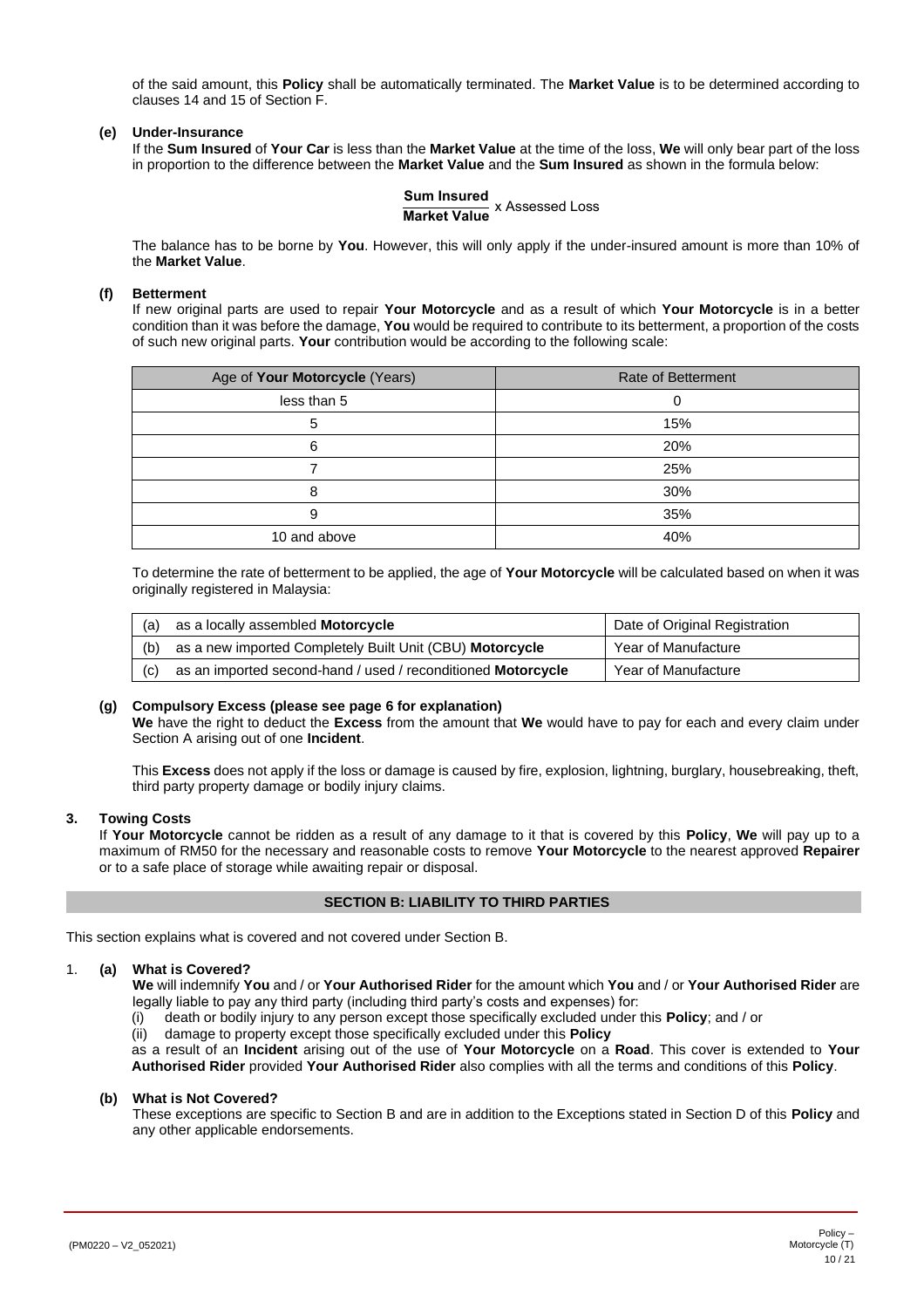**We** will not pay for:

- (i) death or bodily injury to any **Pillion** being carried for hire or reward;
- (ii) death or bodily injury to any person where such death or injury arises out of and in the course of the employment of such person by **You** or by **Your Authorised Rider**;

Under the **Road** Transport Act 1987, this **Policy** shall not be required to cover, except in the case of a motor vehicle in which passengers are carried for hire or reward or by reason of or in pursuance of a contract of employment, liability in respect of death of or bodily injury to persons being carried in or upon or entering or getting onto or alighting from the motor vehicle at the time of the occurrence of the event out of which the claims arise.

**In the course of employment** – Any person who is injured / dies (whether as **Pillion** or otherwise) while on the job and is in or on the said **Motorcycle** as part of his / her employment e.g. mechanic.

- (iii) damage to property belonging to or in the custody of or control of or held in trust by **You** or **Your Authorised Rider** and / or any member of **Your** or **Your Authorised Rider**'s **Household**;
- (iv) liability to any person being carried in or upon or entering or getting onto or alighting from **Your Motorcycle** unless he / she is required to be carried in or on **Your Motorcycle** by reason of or in pursuance of his / her contract of employment with **You** or **Your Authorised Rider** and / or his / her employer;

In pursuance of the contract of employment – The **Pillion** is required to be carried to a destination in order to carry out the job as spelt out in his / her contract of employment.

Liability to **Pillion** other than:

- (a) **Pillion** carried for hire or reward;
- (b) employees in the course of employment; or
- (c) **Your** or **Your Authorised Rider**'s **Household** member unless he / she is required to be carried on **Your Motorcycle** by reason of or in pursuance to a contract of employment;

may be insured separately for additional premium under **Endorsement** 108. If **You** have insured such liability, **You** will need to refer to the full text of **Endorsement** 108: Legal Liability to **Pillion** as to what this **Endorsement** covers or excludes and the applicable conditions.

- (v) liability caused by a **Pillion** travelling on or alighting from **Your Motorcycle**;
- (vi) any claims brought against **You** by any rider of **Your Motorcycle**, whether authorised or not;
- (vii) death or bodily injury to any person or damage to property caused or arising outside the limits of any carriageway or thoroughfare in connection with the loading onto and unloading from **Your Motorcycle**;
- (viii) any claims brought against any person in any country in courts outside Malaysia, the Republic of Singapore or Negara Brunei Darussalam; and / or
- (ix) all legal costs and expenses which are not incurred in or recoverable in Malaysia, the Republic of Singapore and Negara Brunei Darussalam.

# **2. Limits of Our Liability**

<span id="page-10-0"></span>**We** will pay the following for any one claim, or series of claims arising from one **Incident**, in any one **Period of Insurance**:

- (i) unlimited amount for death or bodily injury to third party; and / or
	- up to a maximum of RM3 million for third party property damage.

# **3. Cover for Legal Personal Representatives**

<span id="page-10-1"></span>Following the death of any person covered under this **Policy**, **We** will indemnify that person's legal representatives for liability covered under this Section, provided such legal representatives comply with all the terms and conditions of the **Policy**.

# **4. Legal Costs**

<span id="page-10-2"></span>If **You** or **Your Authorised Rider** is charged for reckless and dangerous riding or careless or inconsiderate riding under the **Road** Transport Act 1987 or any other offence related to the said **Incident**, **We** will pay legal costs incurred up to a maximum of RM2,000 to defend **You** or **Your Authorised Rider** provided always that such costs are incurred in Malaysia, the Republic of Singapore or Negara Brunei Darussalam, and that cost has been incurred with **Our** prior agreement in writing.

**We** will only pay for legal cost and **We** will not pay for any penalty imposed on **You** or **Your Authorised Rider**.

#### **5. Rights of Recovery**

<span id="page-10-3"></span>**We** have a right to refuse to indemnify **You** or **Your Authorised Rider** if either of **You** commit a breach of any **Policy** conditions or where the claim falls outside the scope of cover provided by **Us** under this **Policy**. However, if **We** are legally required to pay any judgment sum in respect of a claim under Section B of this **Policy** because of laws in force in Malaysia, Republic of Singapore or Negara Brunei Darussalam, which **We** would otherwise not have to pay, **We** have the right to ask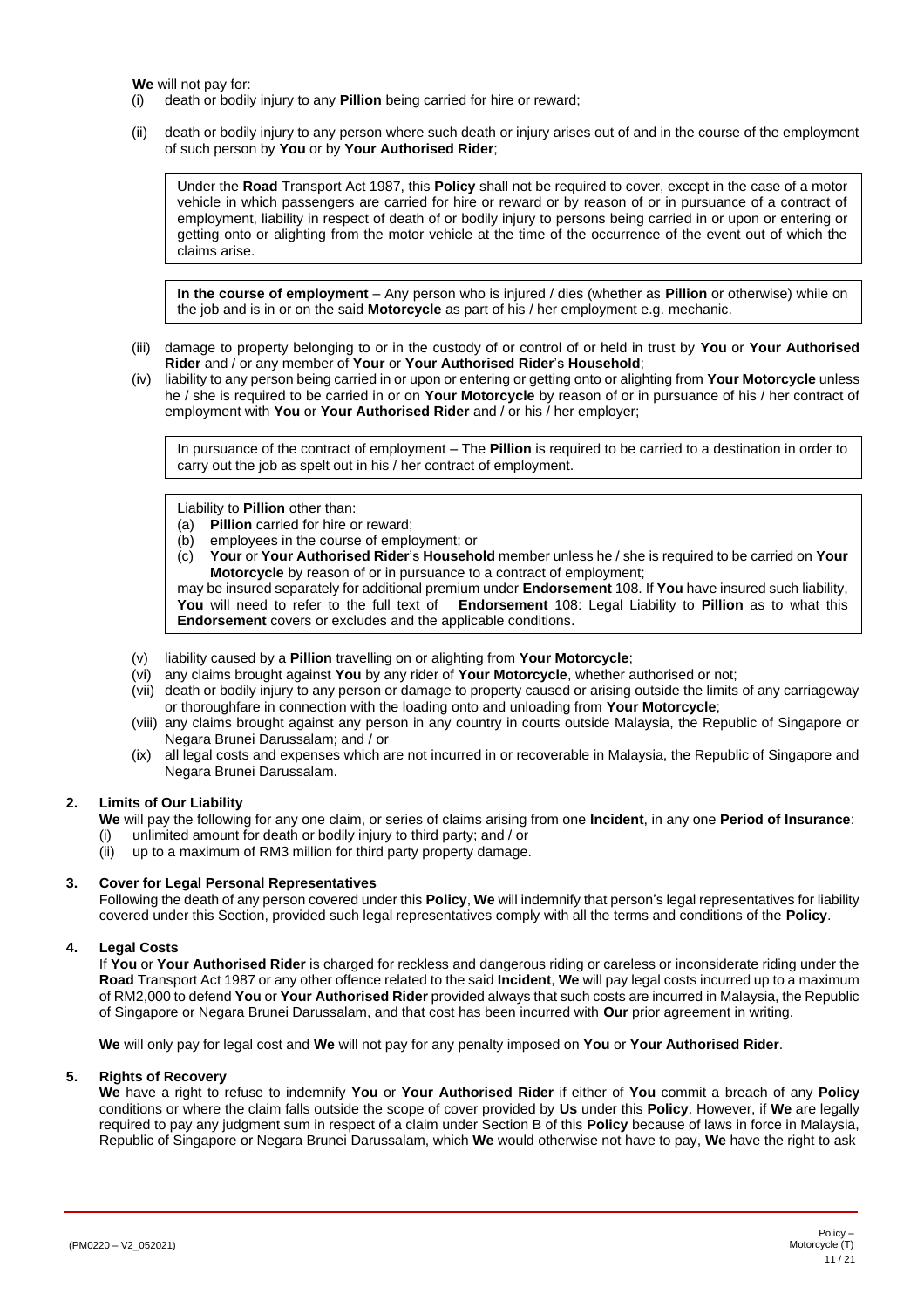**You** or **Your Authorised Rider** to repay to **Us** the amount of that payment and any costs **We** have incurred in connection with the claim.

# **SECTION C: NO CLAIM DISCOUNT**

<span id="page-11-0"></span>This section spells out the reward system known as the "No Claim Discount".

#### 1. **No Claim Discount (NCD)**

If **You** have insured **Your Motorcycle** for a continuous period of 12 months and **You** or anyone else did not make any claim under this **Policy** during that time, a NCD will be applied at each renewal. The applicable NCD will increase with each renewal if **You** continue to have claim free years as follows:

| <b>Claim Free Year of Insurance</b>            | <b>NCD Entitlement</b> |
|------------------------------------------------|------------------------|
| After 1 continuous claim free year             | 15%                    |
| After 2 continuous claim free years            | <b>20%</b>             |
| After 3 continuous claim free years and beyond | 25%                    |

#### 2. **One Claim and Your NCD is Down to Zero**

If **You** or anybody else meet with an **Incident** which will give rise to a claim on this **Policy**, the NCD entitlement that **You** have accumulated would drop to zero at the next renewal and **Your** NCD will start all over again. If a claim is received after the NCD has been applied, **We** shall be entitled to recover the NCD given from **You**.

#### 3. **Exception to this Rule**

**Your** NCD will not be affected even if a claim is made if:

- **We** are of the opinion that **You** are not at fault for causing the loss;
- the offending vehicle is identifiable and is not a vehicle used for carriage of passengers for hire or reward (for example taxis, hire cars, public buses, stage buses, school buses and factory buses for hire);
- the offending vehicle is insured by a Malaysian licensed insurer; and
- there is no death or personal injury claim involved.

# 4. **Your NCD is not Transferable**

The NCD is personal to **You** which means that if **You** were to sell **Your Motorcycle** and **We** agree to transfer this **Policy** to the new owner, **Your** NCD cannot be transferred for the benefit of the new owner.

#### 5. **Non-utilisation of NCD**

For every year that the NCD is not utilised by **You**, the NCD accumulated and applicable for this **Policy** will be reversed in accordance with the scale set out in the table in clause C1 above.

# **SECTION D: GENERAL EXCEPTIONS (these apply to the whole Policy)**

<span id="page-11-1"></span>This section lists down circumstances under which this **Policy** does not provide cover at the time of happening of the **Incident**. This is in addition to those already listed in Sections A1b (see page[s 8](#page-7-3) an[d 9\)](#page-8-1) and B1b (see page [10\)](#page-9-3).

#### 1. **Unlicensed Riders**

There is no cover under this **Policy** if **You** or **Your Authorised Rider** do not have a valid driving licence to ride **Your Motorcycle**. This will not apply if **You** or **Your Authorised Rider** have an expired licence but are not disqualified from holding or obtaining such driving licence under any existing laws, by-laws and regulations.

#### 2. **Alcohol, Drugs and Other Intoxicating Substances**

There is no cover under this **Policy** if **You** or **Your Authorised Rider** is under the influence of alcohol or intoxicating liquor, narcotics, dangerous drugs or any other deleterious drugs or intoxicating substance to such an extent that **You** or **Your Authorised Rider** are incapable of having proper control of **Your Motorcycle**.

**You** or **Your Authorised Rider** shall be deemed as incapable of having proper control of **Your Motorcycle** if after a toxicology or equivalent test, it is shown that the alcohol level in the breath, blood or urine of **You** or **Your Authorised Rider** is higher than the prescribed limit pursuant to Section 45G(1) of the **Road** Transport Act 1987 of 80mg of alcohol in 100ml of blood (or equivalent in respect of breath or urine) or other equivalent legislation that is in force at the material time.

#### 3. **Fraud and Exaggerated Claims**

If any claim is in any part fraudulent or exaggerated, or if **You** or anyone acting on **Your** behalf, uses fraudulent means to get any benefit under this **Policy**, the entire claim will not be paid or payable. If **We** are required to make payment of any such claim to a third party, **We** shall be entitled to recover the sum paid and any costs incurred from **You.**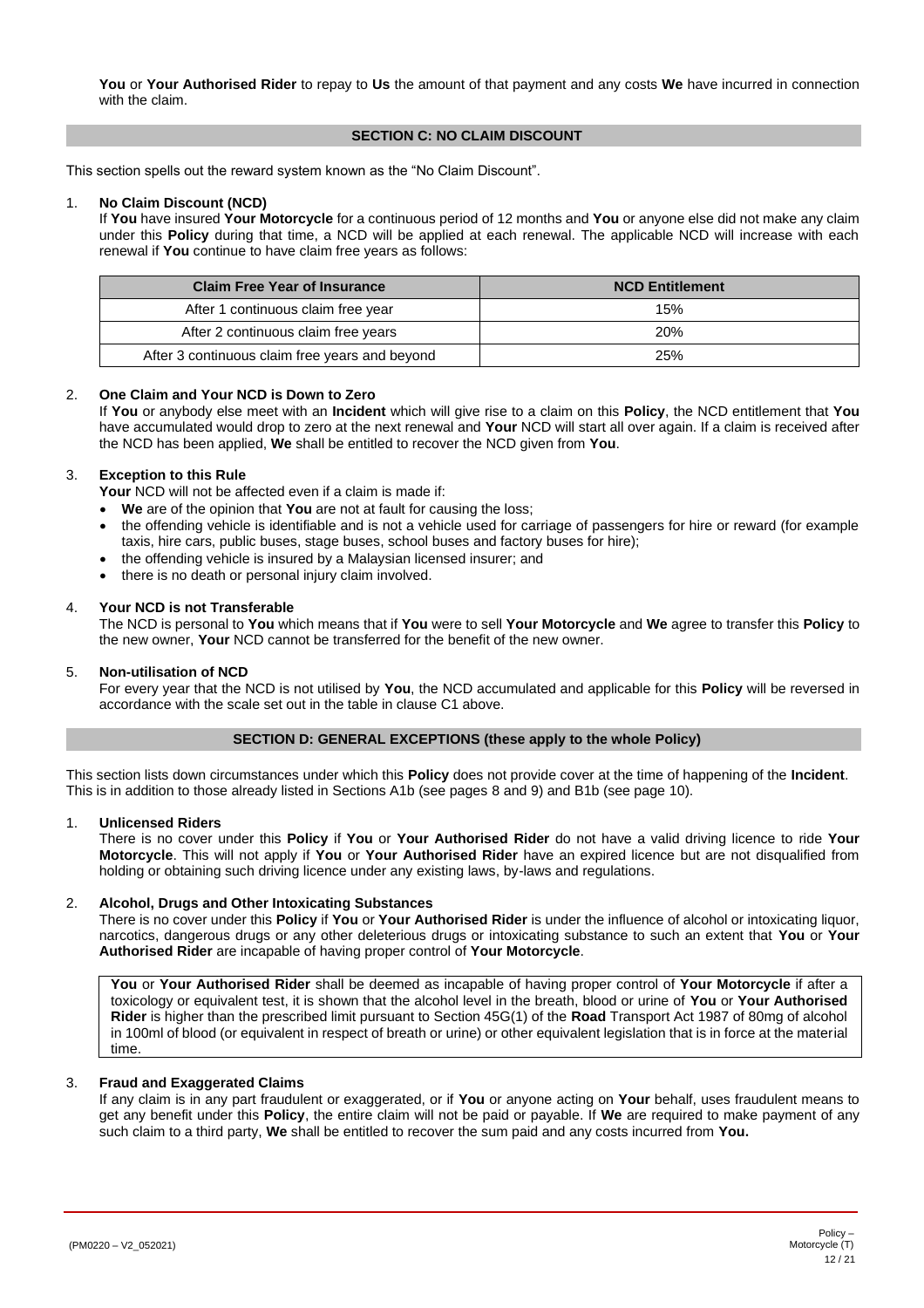# 4. **Unlawful Purpose**

There is no cover under this **Policy** if **You** or **Your Authorised Rider** use **Your Motorcycle** for an unlawful purpose or to attempt an unlawful purpose i.e. in violation of the criminal law or a recognised law of the country where **Your Motorcycle** was being used.

# 5. **Use for Racing etc.**

- There is no cover under this **Policy** if **You** use or **You** allow **Your Authorised Rider** to use **Your Motorcycle**:
- (a) to practise for or to take part in any motor sport, competition (other than treasure hunt), rally, pacemaking, reliability trial or speed test; or
- (b) on any racetrack.

For an additional premium, **Your Policy** can be extended to cover the use of **Your Motorcycle** for reliability trial or competition if **You** purchase the prescribed extension cover {**Endorsement** 24(d)}

# 6. **Use Outside Malaysia**

<span id="page-12-2"></span>Unless **We** provide otherwise, this insurance does not cover **You** in respect of claims arising whilst **Your Motorcycle** was being used or driven outside Malaysia, the Republic of Singapore and Negara Brunei Darussalam. In Malaysia, **Our** liability under this **Policy** is governed by the **Road** Transport Act 1987 and the terms and conditions of this **Policy**, and **Our** liability outside Malaysia is governed by the terms and conditions of this **Policy** only.

For an additional premium, **Your Policy** can be extended to cover the use of **Your Motorcycle** in Thailand or Kalimantan only if **You** purchase the prescribed extension cover (Endorsements 101 and 102).

# 7. **Failure to take Precaution**

**We** will not pay for any additional damages if after an **Incident** or breakdown **You**:

(a) left **Your Motorcycle** unattended or failed to take proper precaution to prevent further loss or damage; or

(b) continue to ride **Your Motorcycle** in an unroadworthy condition before any repair is done.

**We** will also not pay for claims that arise if, when using **Your Motorcycle**, **You** do not take reasonable precaution to keep **Your Motorcycle** secured. This includes but is not limited to leaving **Your Motorcycle** unattended with ignition key left in or on **Your Motorcycle**.

# 8. **War Risk**

There is no cover under this **Policy** for any loss or liability (including any cost of defending any action) connected in any way directly or indirectly to:

- (a) war, invasion, acts of foreign enemies, hostilities or warlike operation (whether war is declared or not), civil war, **Act of Terrorism**, mutiny, rebellion or revolution; or
- <span id="page-12-1"></span>(b) strike, riots or civil commotion assuming the proportion of or amounting to an uprising, insurrection or military or usurped power.

For an additional premium, **Your Policy** can be extended to cover strikes, riots, and civil commotion (**Endorsement** 25).

# 9. **Nuclear Risk**

There is no cover under this **Policy** for any accident, loss or damage to any property or any loss or liability arising therefrom (including consequential losses and costs of defending any actions) connected in any way with operations using the nuclear fission or fusion process, or handling of radioactive material. This includes, but is not limited to:

- (a) the use of nuclear reactors such as atomic piles, particle accelerators or generators and similar devices;
- (b) the use, handling or transportation of radioactive material in relation to any **Act of Terrorism**;
- (c) the use, handling or transportation of any weapon or explosive device employing nuclear fission or fusion; or
- (d) the use, handling or transportation of radioactive material.

# 10. **Convulsions of Nature**

There is no cover (unless specifically purchased) for any loss, damage or liability caused by flood, typhoon, hurricane, storm, tempest, volcanic eruption, earthquake, landslide, landslip, subsidence or sinking of the soil / earth or other convulsions of nature.

For an additional premium, **Your Policy** can be extended to cover flood, typhoon, hurricane, storm, tempest, volcanic eruption, earthquake, landslide, landslip, subsidence etc. (**Endorsement** 57).

# 11. **Contractual Liability**

**We** will not pay for any liability that arises by virtue of an agreement but for which **We** would not have been liable in the absence of such agreement.

#### 12. **Unauthorised Driver**

<span id="page-12-0"></span>**We** will not pay for any **Incident**, loss, damage or liability caused, sustained or incurred whilst **Your Motorcycle**, in respect of which indemnity is provided by this **Policy**, is being ridden by any person other than an **Authorised Rider** or person riding on **Your** order or with **Your** permission.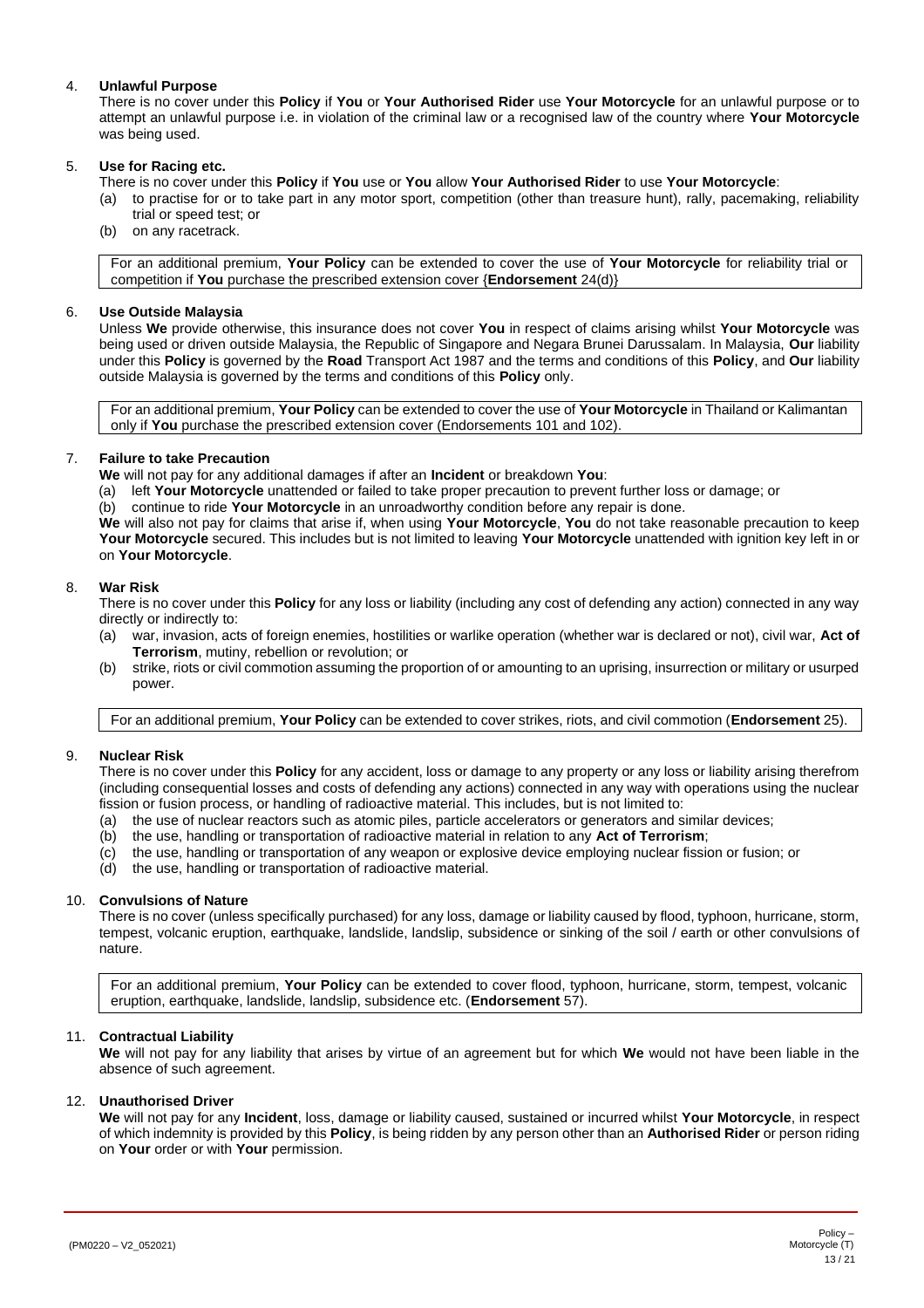#### **SECTION E: CONDITIONS (These apply to the whole Policy)**

<span id="page-13-0"></span>This section spells out the terms and conditions that **You** must observe to ensure this insurance remains effective. Basically these conditions are of three types:

- What **You** must do
- What **You** must not do
- What **We** can do

## **Conditions Precedent to Policy Liability**

The following conditions are conditions precedent to **Our** liability to indemnify **You** under this **Policy** and have to be observed by **You** strictly. **We** can repudiate this **Policy** and /or will not pay claims under the **Policy** if **You** breach any of the relevant conditions. These conditions also apply to **Your Authorised Rider** and any legal representative who seek indemnity under this **Policy**.

#### 1. **Duty of Disclosure**

The duty of disclosure is different for a Consumer Insurance Contract and for a Non-Consumer Insurance Contract. They are separately outlined below:

# **A. Consumer Insurance Contract**

Where **You** have applied for this insurance wholly for purposes unrelated to **Your** trade, business or profession, **You** had a duty to take reasonable care not to make a misrepresentation in answering the questions in the Proposal Form (or when **You** applied for this insurance) i.e. **You** should have answered the questions fully and accurately. Failure to have taken reasonable care in answering the questions may result in avoidance of **Your** contract of insurance, refusal or reduction of **Your** claim(s), change of terms or termination of **Your** contract of insurance in accordance with Schedule 9 of the Financial Services Act 2013. **You** were also required to disclose any other matter that **You** knew to be relevant to **Our** decision in accepting the risks and determining the rates and terms to be applied.

**You** also have a duty to tell **Us** immediately if at any time after **Your** contract of insurance has been entered into, varied or renewed with **Us**, any of the information given in the Proposal Form (or when **You** applied for this insurance) is inaccurate or has changed.

#### **B. Non-Consumer Insurance Contract**

Where **You** have applied for this insurance for purposes related to **Your** trade, business or profession, **You** had a duty to disclose any matter that **You** know to be relevant to **Our** decision in accepting the risks and determining the rates and terms to be applied, and any matter a reasonable person in the circumstances could be expected to know to be relevant, otherwise it may result in avoidance of **Your** contract of insurance, refusal or reduction of **Your** claim(s), change of terms or termination of **Your** contract of insurance.

**You** also have a duty to tell **Us** immediately if at any time after **Your** contract of insurance has been entered into, varied or renewed with **Us**, any of the information given in the Proposal Form (or when **You** applied for this insurance) is inaccurate or has changed.

# 2. **Accidents and Claims Procedures**

- <span id="page-13-1"></span>If **Your Motorcycle** is involved in any **Incident** that could lead to a claim under this **Policy**, **You** must do the following:
- (a) Notify **Our** claims department of the **Incident** and get a Claim Form. **You** must notify **Us** of the **Incident** as soon as possible but in any event:
	- Within seven (7) days if **You** are not physically disabled or hospitalised following the **Incident**; or
	- Within thirty (30) days or as soon as practicable if **You** are physically disabled and hospitalised as a result of the **Incident**.

**We** may allow a longer notification period if **You** can provide specific proof and justification for the delay.

- (b) Report the **Incident** to the police as required by law and do all that is required to assist the police authorities to secure a conviction against the offender.
- (c) Complete the Claim Form in full and return it to **Us** within twenty-one (21) days from the date of **Your** notification as per (a) above. **You** are required to answer all the questions in detail in all applicable sections and provide **Us** with all the necessary documents to support **Your** claim. **We** will not be held responsible if there is any delay on **Your** part to submit the Claim Form duly completed together with all the necessary documents.
- A longer claims submission period may be allowed by **Us** subject to specific proof and justification by **You** for the delay. (d) If there are any claims made against **You** by a third party, **You** must immediately notify **Us** of the same and **You** must send to **Us** any notification of claim, notice of impending prosecution or inquest, summons, writ or any letters from the solicitors of the third party as soon as **You** receive such documents, but in any event within fourteen (14) days from the date of receipt of any of the documents.
- (e) Send **Your Motorcycle** to any of **Our** approved **Repairer** so that **We** can inspect **Your Motorcycle** before **We** give approval to proceed with repairs or take reasonable action to safeguard **Your Motorcycle** from further loss or damage. **We** can refuse to pay any claim under Section A of this **Policy** if **You** breach this condition.
- <span id="page-13-2"></span>(f) **You** must obtain **Our** consent in writing before **You** repair **Your Motorcycle** or incur any expenses in connection with a claim under this **Policy**.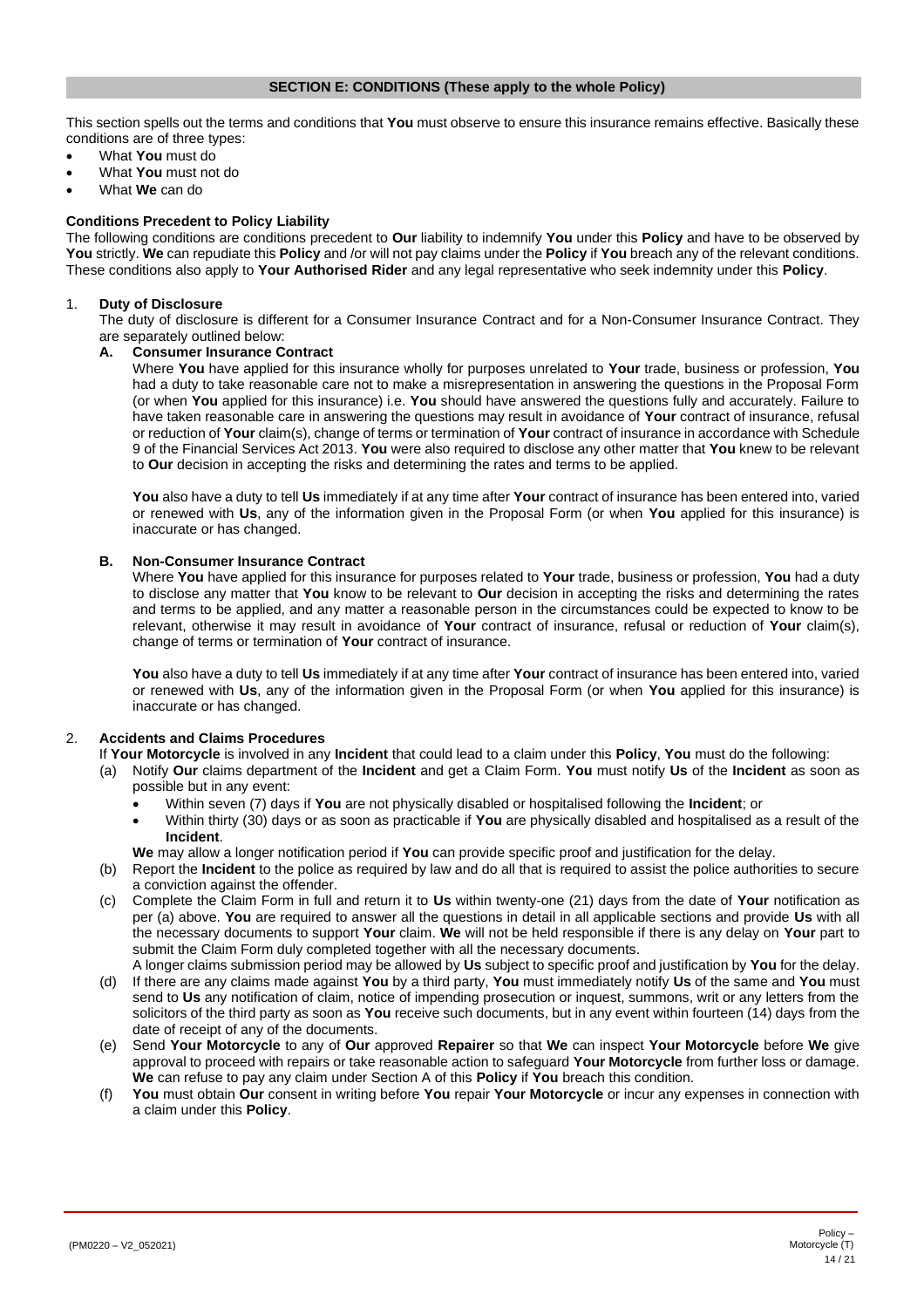**You** must not do any of the following:

- Admit any responsibility for any **Incident**; or
- Negotiate or settle any claims made against **You** by a third party, unless **We** write and inform **You** that **You** can.

**We** will decide whether to negotiate, defend or settle, in **Your** name, **Your Authorised Rider**'s name and / or on **Your** behalf, any claims made against **You** or **Your Authorised Rider** by a third party. If in **Our** assessment the third party claim made against **You** or **Your Authorised Rider** for property damage will exceed the limit of liability of RM3 million, **We** will pay the full amount of **Our** liability to **You** or the third party and hand over the further conduct of any defence, settlement or proceeding to **You** completely. After doing so **We** will not be liable under this **Policy** to make any more payments to **You** or any claimant or any other person arising from the same **Incident**.

The conditions above also apply to anyone else who wishes to claim under the terms and conditions of this **Policy**. "Anyone else" may refer to personal representative or administrator / estate of the policyholder.

# 3. **Cancellation**

Either **You** or **We** may cancel this **Policy** at any time during the **Period of Insurance**.

- (a) Cancellation by **You**:
	- **You** can cancel this **Policy** at any time by returning the **Certificate of Insurance** (CI) to **Us** or, if the CI has been lost or destroyed, **You** must provide **Us** with a duly certified Statutory Declaration (SD) to confirm this.
	- After returning the CI or SD **You** will be entitled to a refund of premium if no claim was incurred prior to cancellation. **Your** refund will be the difference between the total premium and **Our** customary short-period rates calculated for the time **We** were on risk until the date **We** received the CI or SD:

| <b>Period of Insurance</b> | <b>Refund of Premium</b>     |
|----------------------------|------------------------------|
| Not exceeding 1 week       | 87.5% of the total premium   |
| Not exceeding 1 month      | 75.0% of the total premium   |
| Not exceeding 2 months     | 62.5% of the total premium   |
| Not exceeding 3 months     | 50.0% of the total premium   |
| Not exceeding 4 months     | 37.5% of the total premium   |
| Not exceeding 6 months     | 25.0% of the total premium   |
| Not exceeding 8 months     | 12.5% of the total premium   |
| Exceeding 8 months         | No refund of premium allowed |

- The **Policy** will automatically lapse once **You** sell or dispose off **Your Motorcycle** because **Your** insurable interest in the **Motorcycle** will cease. If **You** want to transfer the **Policy** to the new buyer, **You** have to get **Our** prior consent.
- (b) Cancellation by **Us**:
	- **We** may also cancel this **Policy** by giving **You** fourteen (14) days notice in writing by registered post to **Your** last address known to **Us**.
	- After returning the CI or SD **You** will be entitled to a refund premium for the unexpired period calculated on a prorata basis from the date **We** receive the CI or SD from **You** to the expiry date of the **Policy**.

There will not be any refund of premium for any cancellation of **Policy** (either by **You** or by **Us**) if **You** have paid the **Minimum Premium** only or if a claim has been made on this **Policy**.

# 4. **If there is More Than One Insurance Covering the Same Motorcycle**

- (a) **You** must inform **Us** in writing if **You** have taken out any other insurance in respect of **Your Motorcycle** during the **Period of Insurance**.
- (b) If a claim arises under this **Policy** and such a loss is also claimable under the other insurance **Policy**(ies) taken by **You**, **We** will only contribute **Our** rateable proportion of the whole loss. **We** will not be liable to pay the claim first and then seek recovery from the other co-insurers who is / are also liable for the loss.

# 5. **Subrogation**

**We** are entitled to take over all rights and remedies that **You** may have against any third party who caused the loss. **We** shall have the absolute discretion in the conduct of any proceedings, at **Our** own costs, against the third party and in the settlement of any such claim and **You** shall give **Us** such information and assistance as **We** may require from time to time including assigning all rights to take action in **Your** name. **You** must however give **Us Your** full cooperation to protect these rights and provide all assistance and take such steps as **We** require.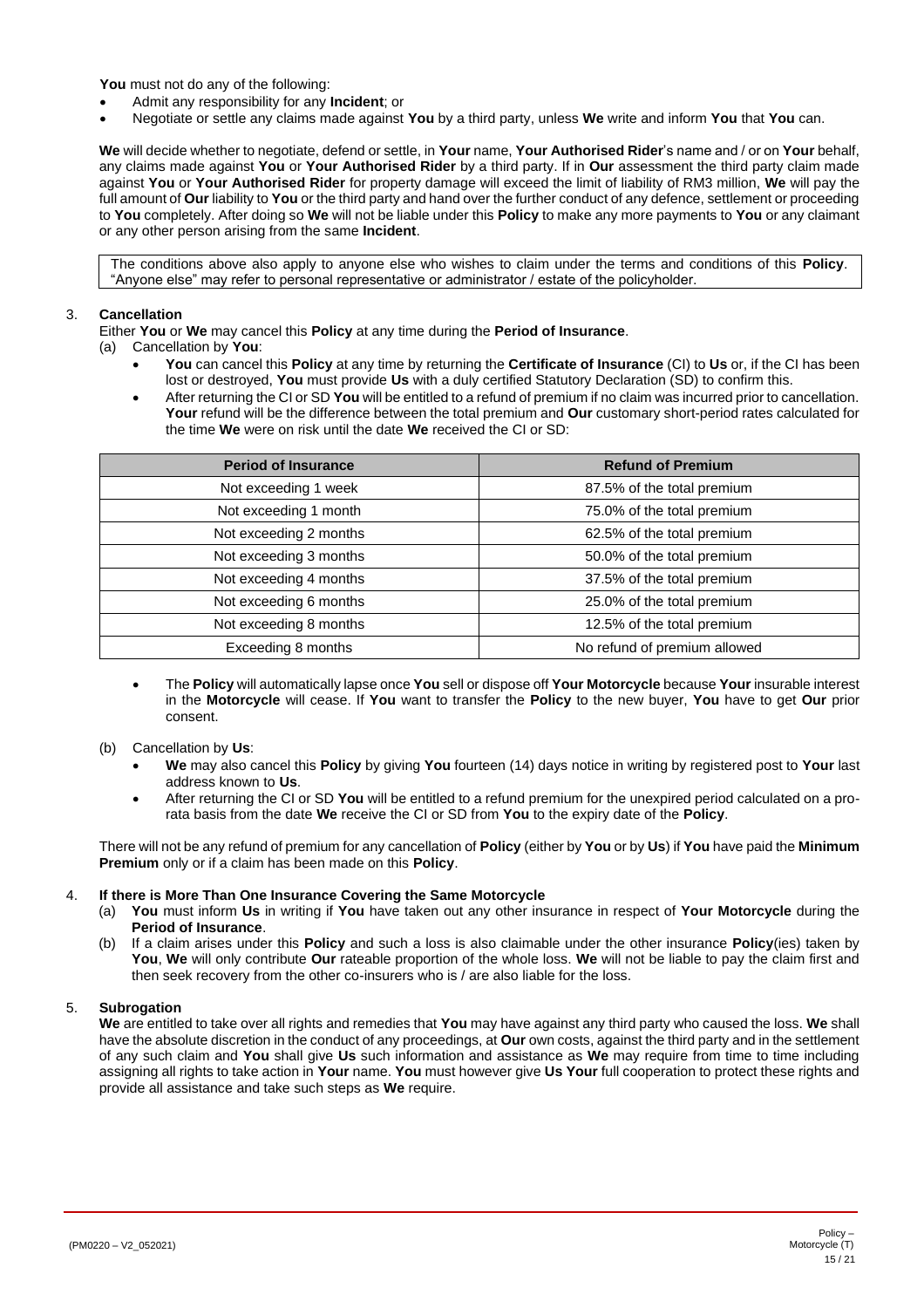# 6. **Dispute Resolution**

If there are differences or disputes on any matters relating to this **Policy** involving amounts exceeding RM250,000, an Arbitrator shall be jointly appointed by **You** and **Us** in writing to resolve the differences or disputes. If no agreement is reached on who is to be the Arbitrator within one month of being required to do so then **You** and **We** shall be entitled to appoint an Arbitrator each. Both Arbitrators shall then proceed to hear the difference or dispute together with an Umpire to be jointly appointed by them. If the Arbitrators cannot agree on an Umpire within thirty (30) days, then the Kuala Lumpur Regional Centre for Arbitration shall appoint an Umpire.

If the disputed sum is less than RM250,000, **You** may refer the matter to the Ombudsman for Financial Services to resolve the dispute.

#### 7. **Other Matters**

**We** will only be liable to indemnify **You** under this **Policy** if **You**:

- (a) Comply with all the terms and conditions of this **Policy**. These conditions are also applicable to **Your Authorised Rider** and any legal representative who seek protection under this **Policy**;
- (b) Maintain **Your Motorcycle** in a reasonably efficient and roadworthy condition. **You** must get **Our** consent if **You** make any modification that will enhance or in any way affect the performance of **Your Motorcycle**;
- (c) Take reasonable care to avoid any situation that could result in a claim. This **Policy** will not cover **You** if **You** or **Your Authorised Rider** are reckless i.e. where **You** recognise a serious risk but deliberately do not take steps to prevent it. This includes but is not limited to leaving **Your Motorcycle** unattended with ignition key left in or on **Your Motorcycle**; and
- (d) Make **Your Motorcycle** available to **Us** for inspection at all reasonable times upon request.

#### 8. **Prevalent Policy Wording**

For avoidance of doubt, the English version of this **Policy** wording will prevail over the Bahasa Malaysia version at all times

#### **SECTION F: DEFINITIONS OF WORDS HIGHLIGHTED IN THE POLICY**

<span id="page-15-0"></span>This section explains what **We** mean by the words printed in bold in this **Policy**.

In this **Policy**, **Schedule** and **Certificate of Insurance**, unless the context otherwise requires, the following words shall have the meanings as defined below.

#### 1. **Accessories**

This refers to the standard factory-fitted tools of the **Car** including air-conditioners and spare tyres and may include radio / cassette player / compact disc player and the like if specified in the **Schedule**.

#### 2. **Act of Terrorism**

This refers to an act by any person(s) or group that uses force or violence and / or the threat of force or violence, whether they are acting alone or on behalf of or in connection with any organisation(s) or government(s) and done for political, religious, ideological, ethnic or similar purposes or reasons, including the intention to influence any government and / or to put the public, or any section of the public, in fear

#### 3. **Adjuster**

This refers to a person or entity registered under the Financial Services Act 2013 who is appointed by **Us** to investigate the cause and circumstances of a loss and to determine the amount of loss.

#### 4. **Authorised Rider**

<span id="page-15-1"></span>This refers to any person who rides **Your Motorcycle** with **Your** consent or permission provided he or she holds a valid licence of the relevant type and is not disqualified to ride by law or for any other reason.

#### 5. **Certificate of Insurance**

This certificate is a prescribed form that **We** are required to issue to **You** under the **Road** Transport Act 1987 and it outlines the particulars of any conditions subject to which the **Policy** is issued.

#### 6. **Cheating**

This follows the meaning as defined under Section 415 of the Penal Code which is as follows:

- Whoever by deceiving any person, whether or not such deception was the sole or main inducement:
- (a) fraudulently or dishonestly induces the person so deceived to deliver any property to any person, or to consent that any person shall retain any property; or
- (b) intentionally induces the person so deceived to do or omit to do anything which he would not do or omit to do if he were not so deceived and which act or omission causes or is likely to cause damage or harm to any person in body, mind, reputation, or property, is said to "cheat".

#### 7. **Criminal Breach of Trust**

This follows the meaning as defined under Section 405 of the Penal Code which is as follows: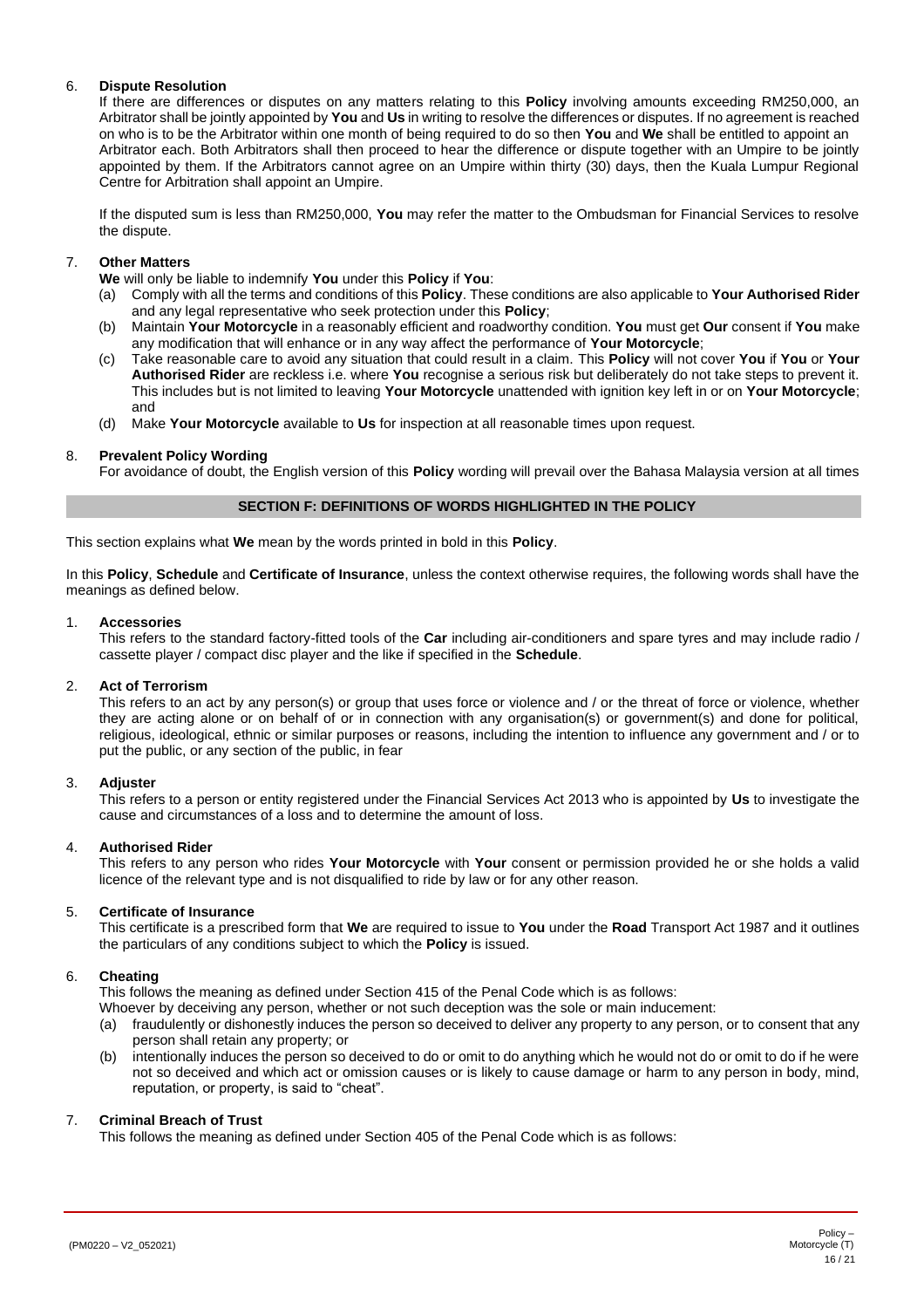Whoever, being in any manner entrusted with property, or with any dominion over property either solely or jointly with any other person, dishonestly misappropriates, or converts to his own use, that property, or dishonestly uses or disposes of that property in violation of any direction of law prescribing the mode in which such trust is to be discharged, or of any legal contract, express or implied, which he has made touching the discharge of such trust, or wilfully suffers any other person so to do, commits "**Criminal Breach of Trust**".

#### 8. **Endorsement**

This refers to the document that **We** issue to **You** to confirm any changes or extensions of the coverage to the basic **Policy**.

#### 9. **Excess**

This refers to the amount that must be borne by **You** first for each claim. The amount of the **Excess** is shown in the **Schedule**. **You** have to pay the **Excess** irrespective of who is at fault in the **Incident**.

# 10. **Household**

This refers to all members of **Your** or **Your Authorised Rider**'s immediate family i.e. spouse, children including legally adopted children, parents, brother(s) and sister(s) staying under one roof with **You** in the case of **Your** immediate family, or with **Your Authorised Rider**, in the case of his immediate family.

#### 11. **Incident**

Any event which could lead to a claim under this **Policy**.

#### 12. **Limitations as to Use**

According to **Your Certificate of Insurance** (CI), **Your Motorcycle** can only be used for "Social, domestic and pleasure purposes and for the policyholder's business". The CI also states that "The **Policy** does not cover use for hire or reward, racing, pacemaking, reliability trial speed-testing, the carriage of goods other than samples in connection with any trade or business".

#### 13. **Market Value**

<span id="page-16-0"></span>This refers to the reasonable cost to buy another **Motorcycle** of the same make, model, age and general condition similar to **Your Motorcycle** at the time of loss. The **Market Value** of **Your Motorcycle** at the time of loss would be determined according to the terms of the option that **You** had chosen at the time **You** purchased this **Policy**.If **You** had opted for a **Market Valuation System** to determine **Your Sum Insured** then the **Market Value** would be based on that valuation system as described in clause 14 below. However, if **You** had not opted for a **Market Valuation System** then the **Market Value** of **Your Motorcycle** in the event of dispute would be determined by the Head Office of the **Motorcycle** franchise-holder and this value should be equal to the cost of purchasing a replacement **Motorcycle** of the same make, model and age of **Your Motorcycle** at the time of loss. If this valuation is not available or appears in **Our** opinion to be unduly low or high then valuation will be determined by an **Adjuster** registered under the Financial Services Act 2013, agreed by both **You** and **Us**.

#### 14. **Market Valuation System**

This refers to the motor vehicle **Market Valuation System** approved by Persatuan Insurans Am Malaysia (PIAM) to determine the **Market Value** of **Your Motorcycle** at the time **You** purchased / renewed this **Policy** as well as at the time of the loss. **You** can opt to use the valuation recommended by this system as the **Sum Insured** to avoid the consequences of under-insurance as described in Section A2e. Alternatively, **You** may choose to determine the **Sum Insured Yourself** but **You** would be subject to Section A2e if **You** are under-insured.

#### 15. **Minimum Premium**

The minimal premium described in the **Schedule**.

#### 16. **Motorcycle**

This refers to the motor vehicle described in the **Schedule** and includes the manufacturer's standard options and **Accessories** fitted to it and any other non-standard options or descriptions that are specifically listed in the **Schedule**.

#### 17. **Ombudsman for Financial Services (OFS)**

This is an independent body that provides a free and efficient avenue to help settle financial disputes between **You** and **Us** under this **Policy** as an alternative to the courts.

#### 18. **Period of Insurance**

The period shown in the **Schedule** when the cover provided by this **Policy** is operative. Cover is only valid from the actual time of purchase of the insurance **Policy** or from when **You** and **We** agree that cover should commence.

#### 19. **Pillion**

**Pillion** means a **Pillion** rider who is a person seated in the **Pillion** seat of a **Motorcycle.**

#### 20. **Policy**

**Policy** includes the **Schedule**, the **Certificate of Insurance** and all Endorsements specifically listed in the **Schedule**.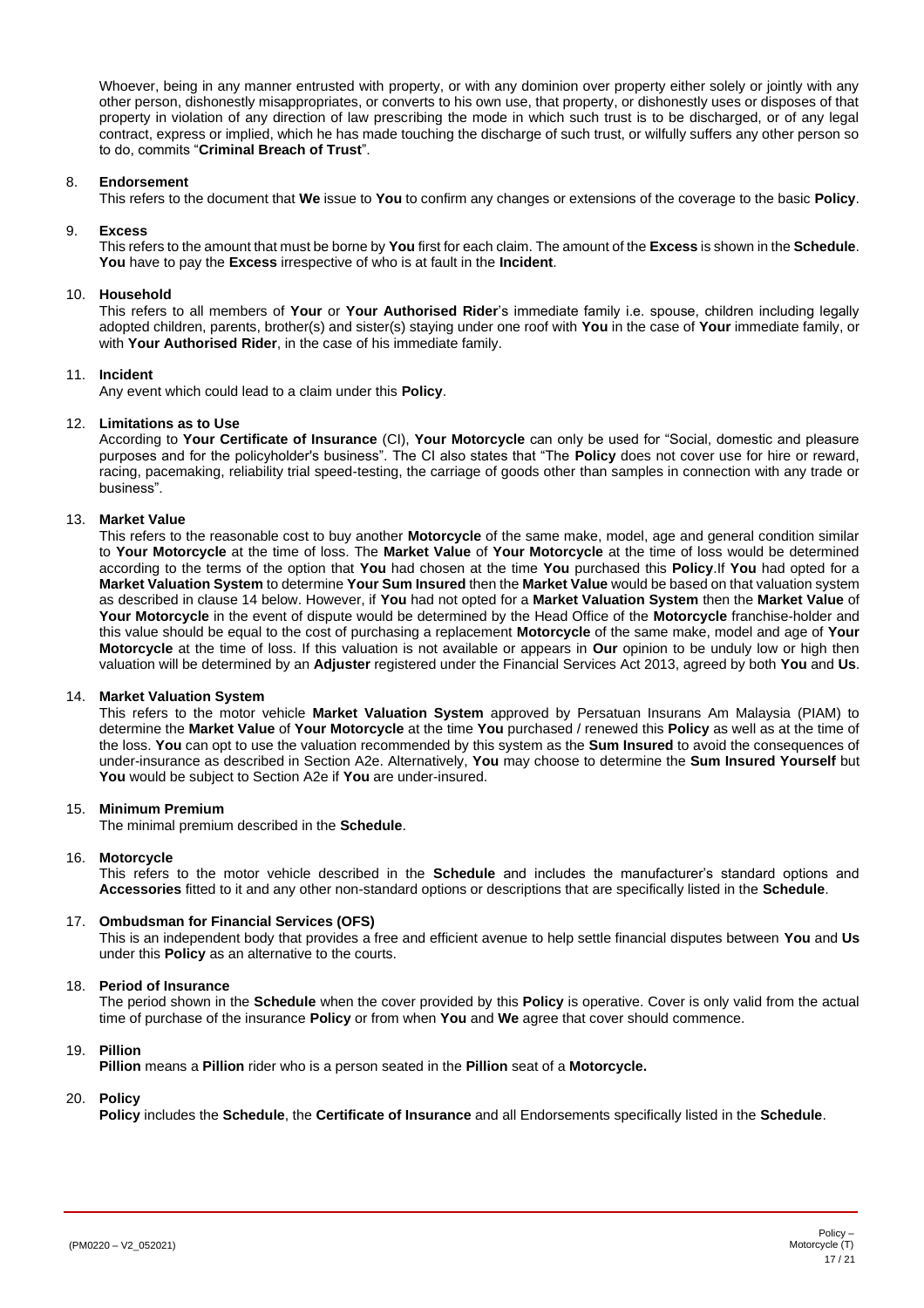# 21. **Repairer**

This refers to motor repair workshops approved by **Us** or by Persatuan Insurans Am Malaysia (PIAM) under the PIAM Approved Repairers Scheme (PARS) or any **Repairer** that **We** have given **You** a special permission to use, for a claim.

#### 22. **Road**

Section 2 of the **Road** Transport Act 1987 defines "**Road**" as "any public **Road** and any other **Road** to which the public has access and includes bridges, tunnels, lay-bys, ferry facilities, interchanges, round-abouts, traffic islands, **Road** dividers, all traffic lanes, sidetables, median strips, overpasses, underpasses, approaches, entrance and exit ramps, toll plazas, service areas, and other structures and fixtures to fully effect its use".

#### 23. **Schedule**

This document shows **Your** name and address, the **Period of Insurance**, the sections of this **Policy** which apply, the premium **You** have paid, the **Car** which is insured, the **Sum Insured** and details of any extensions or Endorsements.

#### 24. **Sum Insured**

This is the maximum that **We** will pay **You** for a claim under Section A. This amount is shown in the **Schedule**. The **Sum Insured** must be sufficient to cover the cost to replace **Your Car** in the event of an **Incident** that completely destroys it.

#### 25. **We, Our, Us**

This refers to the licensed Insurance Company that is issuing **You** this **Policy**.

#### 26. **You, Your, Yourself**

<span id="page-17-1"></span>This refers to the policyholder or person described in the **Schedule** as "the Insured".

#### **SECTION G: ENDORSEMENTS (Applicable only if the Endorsement number is printed in the Schedule)**

<span id="page-17-0"></span>*The following is a list of additional terms and conditions (known as Endorsements) that We may impose on You or optional covers available that You may want to add to Your basic Policy by paying additional premium. Note that only Endorsements with their numbers specifically printed in the Schedule shall apply to this Policy.*

# **Endorsement 3(p): Third Party Only Insurance (Please see page [4](#page-3-0) - "What is Covered?")**

The cover that **You** have chosen for **Your Motorcycle** is limited to 'Third Party' insurance only. This means that **We** will not pay for any loss or damage to **Your Motorcycle**. For that reason Section A is deleted and only Section B coverage has been purchased and is available to **You**.

# **Endorsement 3(q): Third Party, Fire and Theft Insurance (Please see page [4](#page-3-0) - "What is Covered?")**

The cover that **You** have chosen for **Your Motorcycle** is called 'Third Party, Fire and Theft' insurance. This means that the cover provided to **Your Motorcycle** under Section A is limited to any loss or damage caused by fire, explosion, lightning, burglary, housebreaking or theft only. For that reason all the remaining covers under Section A1a are deleted and Section B coverage has been purchased and is available to **You**.

#### **Endorsement 15: Hire Purchase**

**We** note that **Your Motorcycle** is under a Hire Purchase agreement with the Hire Purchase company named in the **Schedule** as the Owners. **You** unconditionally agree that the payment of any claim under Section A by **Us** by way of a cash payment shall be made to the Owners as long as they remain as the Owner of **Your Motorcycle** at the time of the **Incident**. The receipt from the Owners will fully discharge **Us** from any further claims or liability in respect of such loss or damage. For all other purposes **You** are the principal party under this **Policy** and not an agent or trustee for the Owners and that **You** have not assigned **Your** rights, benefits and claims under this **Policy** to the Owners. **You** cannot assign **Your** rights, benefits and claims under this **Policy** to anybody without **Our** written consent.

#### **Endorsement 15(a): Employer's Loan**

**We** note that **Your Motorcycle** was bought under an Employer's Loan agreement. **You** unconditionally agree that the payment of any claim under Section A by **Us** by way of a cash payment shall be made to the Employer named in the **Schedule** as long as the loan remains outstanding at the time of the **Incident** giving rise to a claim. The receipt from the Employer will fully discharge **Us** from any further claims or liability in respect of the **Incident**.

Other than the above, **Our** / **Your** rights and liabilities under this **Policy** are not affected.

#### **Endorsement 18: Fleet Rated Risks – Cancellation of 'No Claim Discount'**

By virtue of the benefit of the Fleet Discount received, the No Claim Discount clause of this **Policy** is cancelled.

Subject otherwise to the terms and conditions of this **Policy**.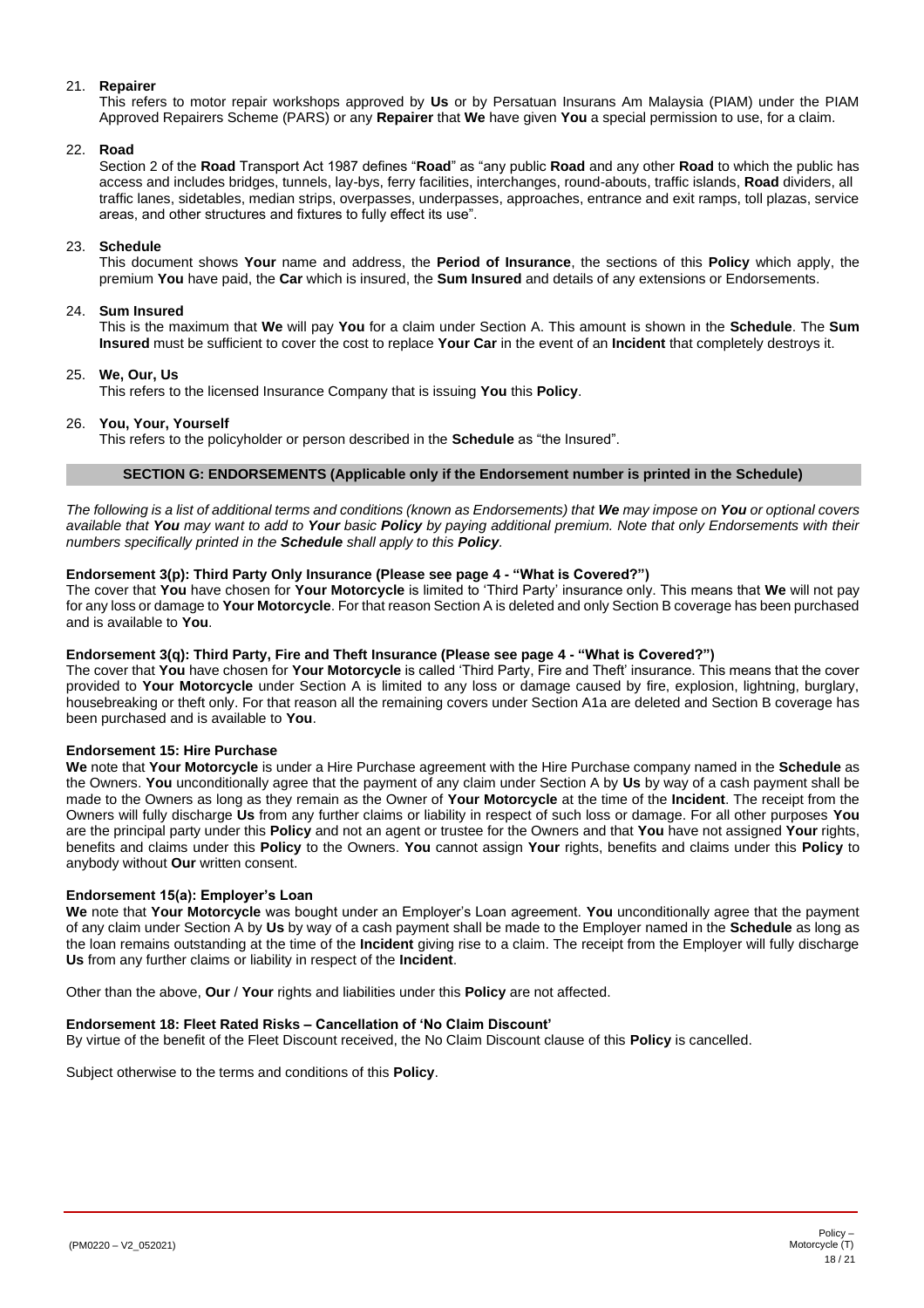# **Endorsement 24(d): Reliability Trials, Competitions etc. (Third Party Cover Only)**

In consideration of the additional premium that **You** paid **Us** for this **Endorsement**, **We** agree that the insurance provided under Section B of this **Policy** shall cover legal liability while **Your Motorcycle** is being used for [*state either reliability trials, competition*] to be held at [*state place / location*] on [*state date*] organized by [*state name of organizer*] including officially conducted practice for the event.

# **Endorsement 25: Strike, Riot and Civil Commotion**

In consideration of the additional premium that **You** paid **Us** for this **Endorsement**, **We** agree that the insurance provided under Section A of this **Policy** shall cover loss or damage to **Your Motorcycle** caused by:

- (a) the wilful act of any striker or locked out worker to further a strike or to resist a lock out;
- (b) the act of any person taking part together with others in disturbance of the public peace (whether in connection with a strike or lock out or not); and
- (c) the action of any lawfully constituted authority in preventing, suppressing or attempting to prevent or suppress any of these acts or in minimising the consequences of them.

This **Endorsement** does not cover:

- (a) civil war, war, invasion or acts of foreign enemy hostilities or warlike operations (whether war is declared or not);
- (b) revolution, rebellion or civil disturbance amounting to a popular uprising; and
- (c) **Act of Terrorism**.

It also does not cover any loss, damage or liability directly or indirectly, proximately or remotely caused by or contributed to or traceable to or arising out of or in connection with the above stated exceptions.

# **Endorsement 57: Inclusion of Special Perils**

In consideration of the additional premium that **You** paid **Us** for this **Endorsement**, **We** agree that the insurance provided under Section A of this **Policy** will cover loss or damage to **Your Motorcycle** caused by flood, typhoon, hurricane, storm, tempest, volcanic eruption, earthquake, landslide, landslip, subsidence or sinking of the soil / earth or other convulsions of nature.

# **Endorsement 87: Agreed Value Clause**

The Agreed Value shown in the **Schedule** is the maximum amount that **We** will pay for **Your Motorcycle**, less any **Excess** (if applicable) if **Your Motorcycle** is stolen or totally destroyed.

**We** and **You** have agreed at the commencement of this **Policy** to use this value as the basis of settlement provided **We** are liable to pay for such loss or destruction under the terms and conditions of this **Policy**. The **Market Value** of **Your Motorcycle** at the time of the loss will not be taken into account.

# **Endorsement 95: Leasing Agreement**

**We** note that **Your Motorcycle** is under a Leasing Agreement with the Leasing company named in the **Schedule** as the Lessors. **You** unconditionally agree that the payment of any claim under Section A by **Us** by way of a cash payment shall be made to the Lessors as long as the Leasing Agreement remains valid at the time of the **Incident**. The receipt from the Lessors will fully discharge **Us** from any further claims or liability in respect of such loss or damage. For all other purposes, **You** are the principal party under this **Policy** and not as an agent or trustee for the Lessors and **You** have not assigned **Your** rights, benefits and claims under this **Policy** to the Lessors. **You** cannot assign **Your** rights, benefits and claims under this **Policy** without **Our** written consent.

#### **Endorsement 97: Separate Cover for Accessories fixed to Your Motorcycle**

In consideration of the additional premium that **You** paid **Us** for this **Endorsement**, **We** agree that the insurance provided under Section A of this **Policy** shall cover the non-standard **Accessories** specified in the **Schedule**. The maximum amount that **We** will pay under this **Endorsement** is the amount mentioned in the said **Schedule** under the heading '**Endorsement** 97'.

If **Your** claim is for the **Accessories** only and no other damages, **We** will not deduct any **Excess** and **You** will not lose **Your** No Claim Discount entitlement.

This cover is terminated on the date **Your** claim is settled under this **Endorsement**. To restore this cover **You** must pay the additional premium to **Us** for the renewed cover.

# **Endorsement 101: Extension of Cover to the Kingdom of Thailand**

In consideration of the additional premium that **You** paid **Us** for this **Endorsement**, **We** agree that the insurance provided under Section A and Section B1a(ii) of this **Policy** shall cover **Your Motorcycle** while it is being used in the Kingdom of Thailand from the time of purchase on [state date] to midnight (Malaysian Standard Time) on [*state date*]. The limit of liability that **We** provide under Section B1a(ii) will be up to a maximum of RM100,000 only.

This **Endorsement** does not cover legal liability under Section B1a(i) while **Your Motorcycle** is being used in the Kingdom of Thailand.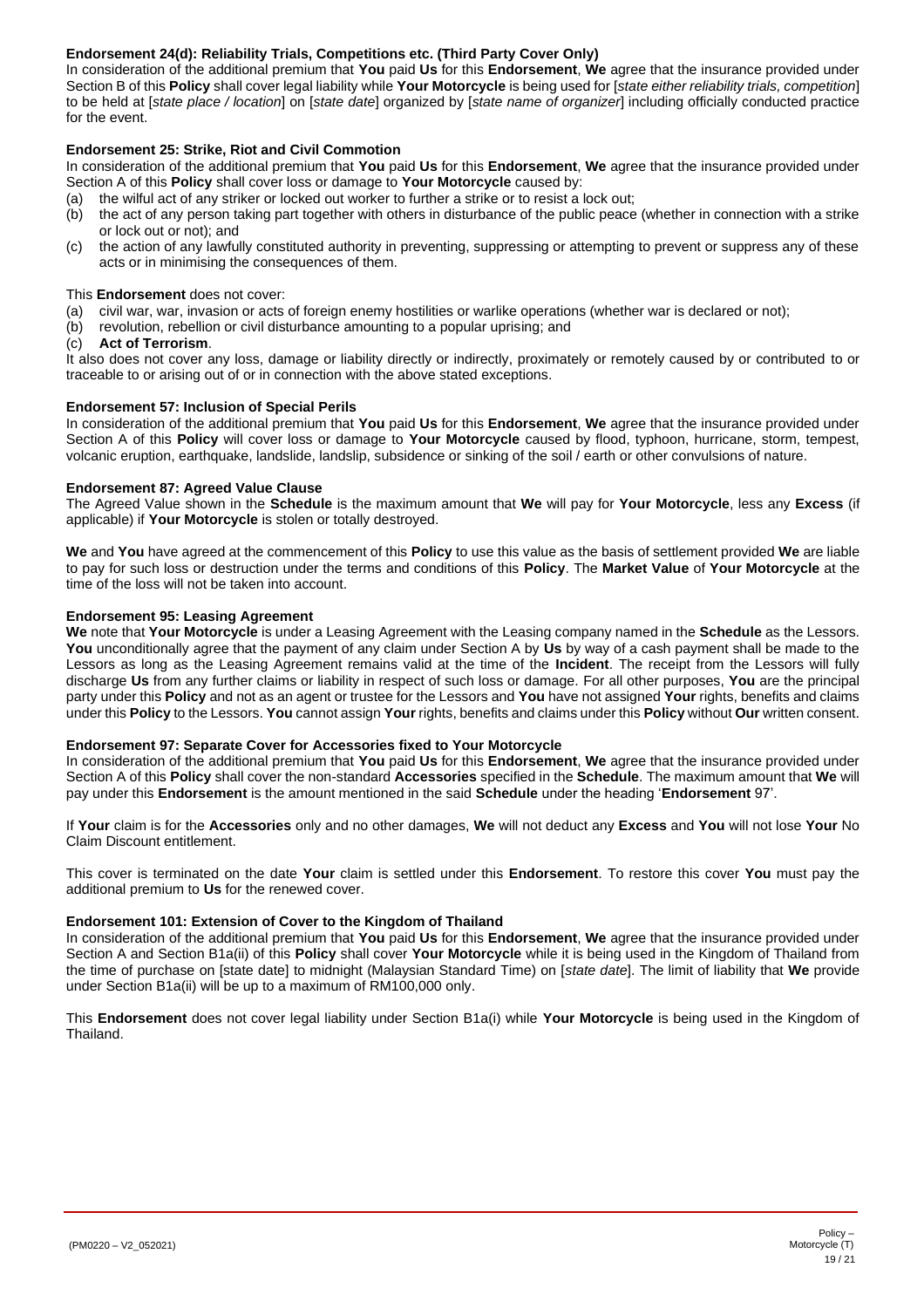# <span id="page-19-0"></span>**Endorsement 108: Legal Liability to Pillion**

In consideration of the additional premium that **You** paid **Us** for this **Endorsement**, **We** shall pay towards **You** or **Your Authorised Rider**'s liability to any person being carried upon or getting onto or alighting from **Your Motorcycle** except for:

- (a) death or bodily injury to any **Pillion** being carried for hire or reward;
- death or bodily injury to any person where such death or injury arises out of and in the course of the employment of such person by **You** or by **Your Authorised Rider**;
- (c) damage to property belonging to or in the custody of or control of or held in trust by **You** or **Your Authorised Rider** and / or any member of **Your** or **Your Authorised Rider**'s **Household**;
- (d) liability to any person who is a member of **Your** and / or **Your Authorised Rider**'s **Household** who is a **Pillion** on **Your Motorcycle** unless he / she is required to be carried on **Your Motorcycle** by reason of or in pursuance of his / her contract of employment with **You** or **Your Authorised Rider** and / or his / her employer;
- (e) liability caused by a **Pillion** travelling on or alighting from **Your Motorcycle**;
- (f) any claims brought against **You** by any rider of **Your Motorcycle**, whether authorised or not;
- (g) death or bodily injury to any person or damage to property caused or arising outside the limits of any carriageway or thoroughfare in connection with the loading onto and unloading from **Your Motorcycle**;
- (h) any claims brought against any person in any country in courts outside Malaysia, the Republic of Singapore or Negara Brunei Darussalam; and / or
- (i) all legal costs and expenses which are not incurred in or recoverable in Malaysia, the Republic of Singapore and Negara Brunei Darussalam

# **Condition of Cover**

If at the time of **Incident** giving rise to a claim under this **Endorsement**, **Your Motorcycle** is carrying **Pillion** in **Excess** of the stated maximum number permitted by law, **Our** liability shall be limited to the number of **Pillion** specified for the vehicle as registered at the **Road** Transport Department.

If the number of **Pillion** carried at the time of the happening of an **Incident** is more than the maximum number permitted in the vehicle by law, **We** will not pay their claim in full. Any payment **We** make to any claimant under this **Endorsement** will be rateably reduced in the proportion of the legally permitted maximum number of lawful **Pillion** over the actual number of **Pillion**(s) carried, at the time of the **Incident**. The difference between the sum paid by **Us** and the claim to be paid to each **Pillion** claimant shall be borne by **You** or **Your Authorised Rider**.

The proportion **We** pay shall be calculated in accordance with the following formula:

Number of passengers permitted by law Number of passengers carried at time of **Incident** x Total Claim Awarded

#### **Endorsement 109: Extension of Cover for Ferry Transit to and / or from Sabah and the Federal Territory of Labuan**

In consideration of the additional premium that **You** paid **Us** for this **Endorsement**, **We** agree that the insurance provided under Section A of this **Policy** shall cover loss or damage to **Your Motorcycle** when in transit to and / or from Sabah and Federal Territory of Labuan.

**You** must bear the first 1% of the **Sum Insured** or RM500 (whichever is higher) for each and every claim arising out of one transit for every claim payable under this **Endorsement**. **We** have the right to deduct this amount in addition to the **Excess** mentioned in the **Schedule** of this **Policy**.

#### **Endorsement 113: Reference to Motor Vehicle Market Valuation System**

This refers to the motor vehicle **Market Valuation System** approved by Persatuan Insurans Am Malaysia (PIAM) to determine the **Sum Insured** of **Your Motorcycle** at the time **You** purchased / renewed this **Policy** as well as the **Market Value** at the time of the loss.

When a claim is made, the **Market Value** of **Your Motorcycle** would be determined by the ISM Automotive Business Intelligence System and this value would be accepted as the cost of purchasing a replacement **Motorcycle** of the same make, model and age of **Your Motorcycle** at the time of loss.

If no **Market Value** is available from the ISM Automotive Business Intelligence System for **Your Motorcycle**, the **Market Value** of the **Motorcycle** would be determined by an **Adjuster** agreed to by both **You** and **Us**.

The valuation done by the ISM Automotive Business Intelligence System or **Adjuster** will be conclusive evidence in respect of the **Market Value** of **Your Motorcycle** in any legal proceedings against **Us**.

Subject otherwise to the terms and conditions of this **Policy**.

#### **Endorsement A001: Motorcyclist Personal Accident (Non-Tariff)**

In consideration of the additional premium **You** paid **Us** for this **Endorsement**, **We** agree that this **Policy** extends cover to **You** or **Your Authorised Rider** and **Your Pillion** arising out of an accident covered under Section A of this **Policy** for death or bodily injury sustained in direct connection with the usage of **Your Motorcycle** in respect of which indemnity is granted by this **Policy** shall within twelve calendar months of the occurrence of such accident result in the following: